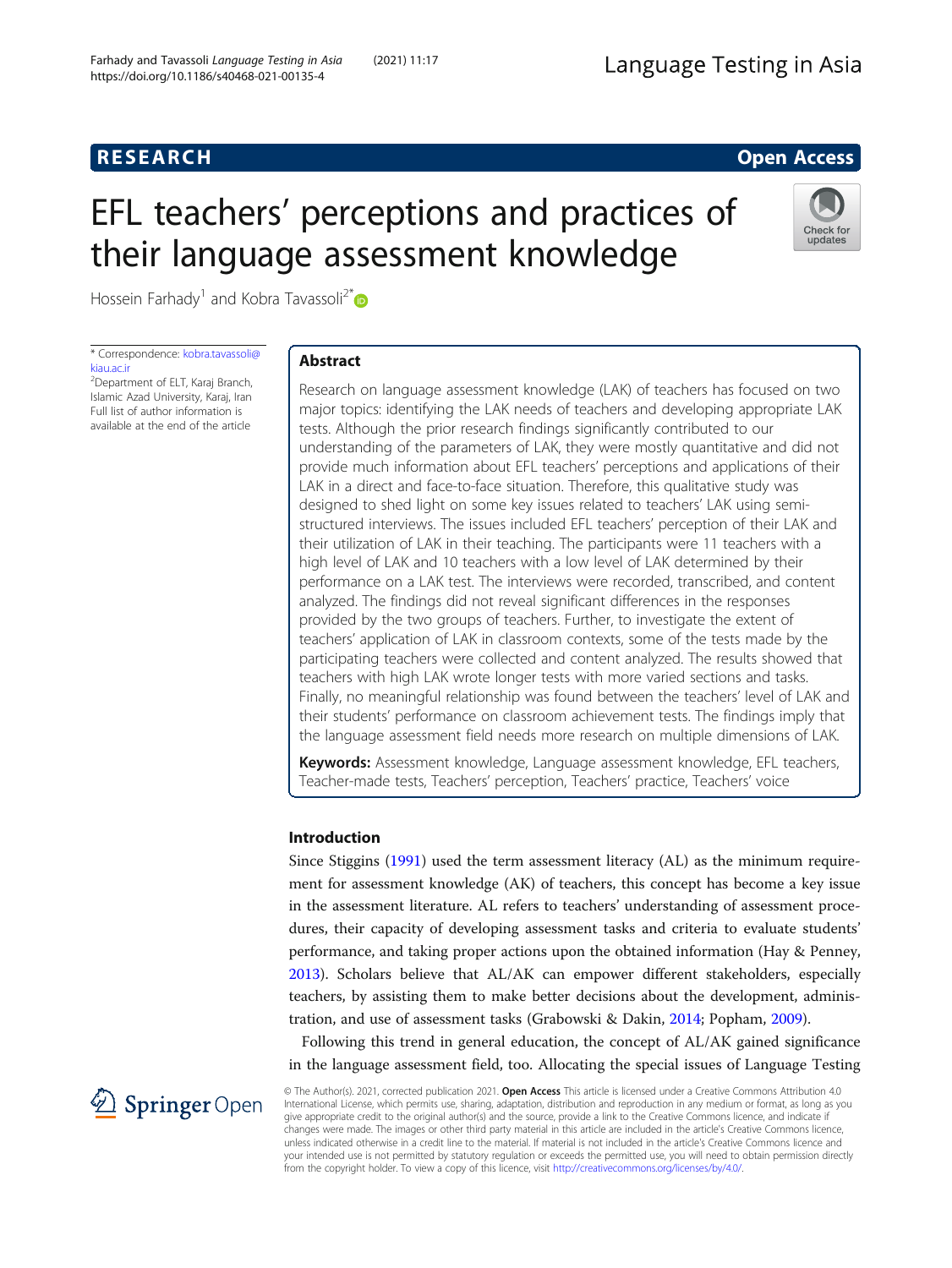Journal (2013) and Papers in Language Testing and Assessment (2017), as well as the 39th Language Testing Research Colloquium (LTRC) in Colombia-Bogotá (2017) to the topic of language assessment literacy (LAL), is a witness of the significance of the issue in the language assessment field.

Although many EFL stakeholders need to improve their LAL/LAK, language teachers seem to be the most targeted group since they are the acting agents of testing and assessment procedures in the real context of education (Scarino, [2013\)](#page-18-0). One of the main reasons for the necessity of LAK for teachers is that regardless of any content knowledge expected from teachers in any field, they all need a reasonable knowledge of assessment to evaluate students' achievement (Farhady & Tavassoli, [2018;](#page-17-0) Tavassoli & Farhady, [2018\)](#page-18-0). Teachers who perform assessments appropriately can identify their students' needs, monitor their learning, alleviate their problems, and enhance their achievement. Further, a reasonable command of LAK can help teachers design and administer decent tests, and collect, analyze, and interpret assessment-related data to make fair decisions (Inbar-Lourie, [2013](#page-17-0)). As Berry et al. ([2019\)](#page-17-0) stated, effective assessment can promote learning; hence, a language teacher needs to be able to engage with a range of teaching, learning, and assessment practices simultaneously.

Despite the importance of LAK, however, research findings indicate that many teachers do not possess sufficient LAK and feel that they need help in making assessment-related decisions (Mertler & Campbell, [2005](#page-17-0)). Furthermore, a considerably rich literature on LAK demonstrates that the majority of EFL teachers do not seem to have an adequate command of language assessment issues (Baker & Riches, [2018](#page-17-0); Berry et al., [2019](#page-17-0); Deygers & Malone, [2019;](#page-17-0) Farhady & Tavassoli, [2015](#page-17-0), [2017,](#page-17-0) [2018;](#page-17-0) Firoozi et al., [2019](#page-17-0); Giraldo, [2018](#page-17-0); Inbar-Lourie, [2008](#page-17-0); Janatifar & Marandi, [2018](#page-17-0); Koh et al., [2018](#page-17-0); Kremmel & Harding, [2020;](#page-17-0) Malone, [2008](#page-17-0), [2013;](#page-17-0) Ölmezer-Öztürk & Aydin, [2018,](#page-18-0) [2019](#page-18-0); Tajeddin et al., [2018](#page-18-0); Taylor, [2013;](#page-18-0) Yastıbaşa & Takkaç, [2018\)](#page-18-0). A common issue across the findings of these research reports highlights certain gaps between what teachers claim about their knowledge and application of their knowledge on the one hand and what they do in the real context of instruction on the other hand.

One reason for such a gap may be the fact that the majority of the abovementioned studies were quantitative in nature and indirect in their data collection processes. The existing literature seems weak in providing information obtained through using qualitative approaches in a face-to-face context. To fill the gap, therefore, the present study addressed these issues to echo EFL teachers' voices about their perception of what they think of LAK, what they do in their test development processes, and the relationship between their LAK level and their students' achievement. The findings of this study would contribute to the field by adding data to the previous research and crosschecking the findings of quantitative and qualitative methods.

#### Review of the related literature

# Assessment knowledge (AK) and language assessment knowledge (LAK)

As early as the 1990s, the American Federation of Teachers, the National Council on Measurement in Education, and the National Education Association (AFT, NCME, & NEA, ([1990\)](#page-17-0) developed some guidelines and standards to help teacher educators and teachers recognize the significance of LAK in and out of classroom context. The guidelines focused on identifying and designing appropriate assessment methods, scoring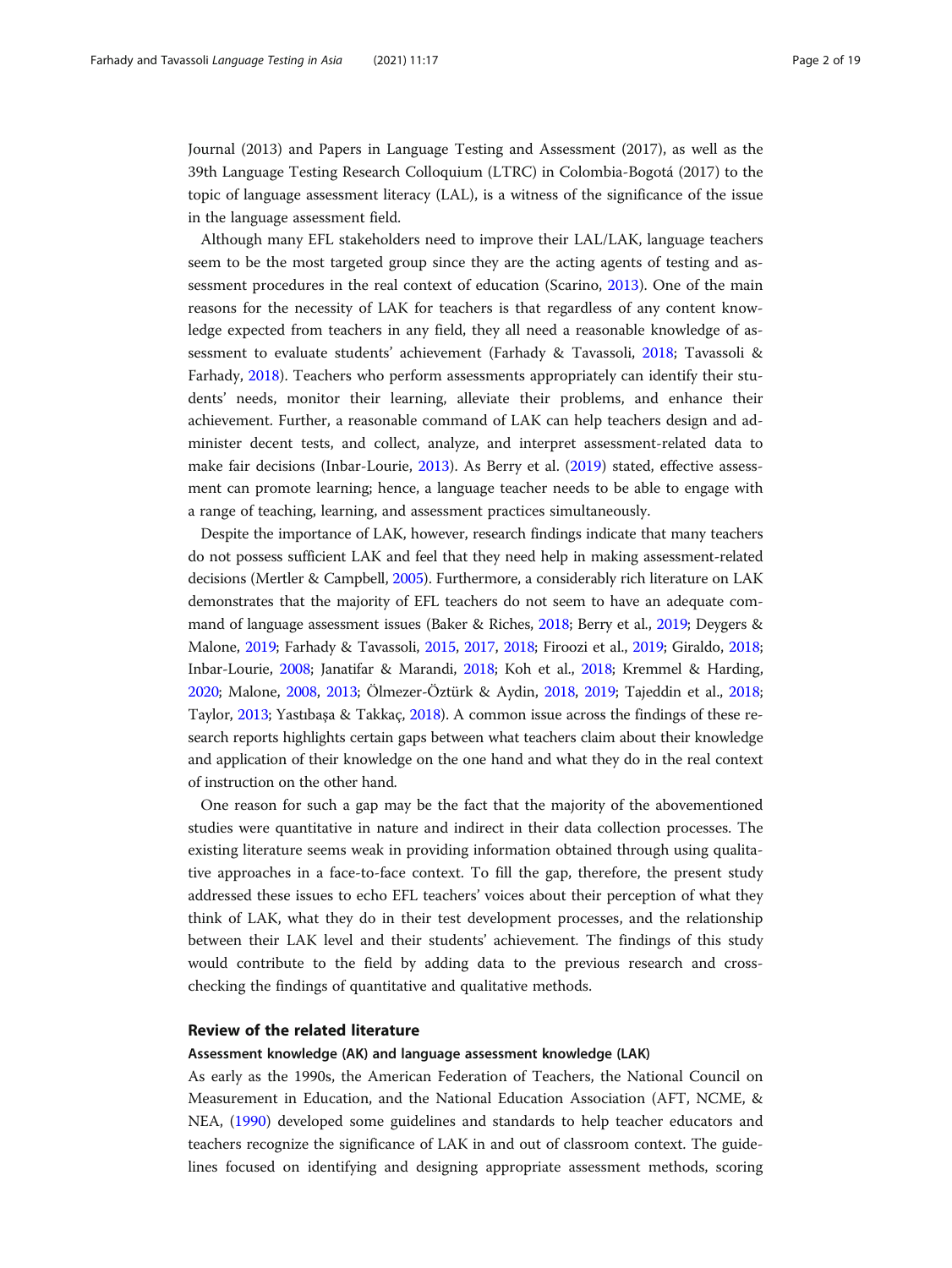and interpreting the results of various assessment techniques, using the results of the assessment in making decisions about students and programs, developing appropriate grading systems, and reporting assessment results to different stakeholders. Later, Stiggins [\(1991\)](#page-18-0) reformulated the guidelines under the cover term of "assessment literacy" as the basic level of "assessment knowledge" in general education. According to Stiggins ([1995](#page-18-0)), assessment literate teachers know "what they are assessing, why they are doing so, how best to assess the achievement of interest, how to generate sound samples of performance, what can go wrong, and how to prevent those problems before they occur" (p. 240). A decade later, Webb ([2002](#page-18-0)) proposed a comprehensive definition of AL/AK with three main elements as having the knowledge of how to assess students, how to interpret assessment results, and how to enhance student learning and program efficiency based on assessment results.

Further, Popham ([2004](#page-18-0), [2011](#page-18-0)) capitalized on the vital role of teachers' assessment literacy in students' learning and stated that AL/AK should include one's understanding of the essential issues and procedures in an assessment that influence educational decisions. He believed that many teachers know little about assessment (Popham, [2009](#page-18-0)). He also mentioned that nowadays, teachers must develop a level of understanding and knowledge in assessment since the appropriate use of assessment is a powerful tool for students' learning (Popham, [2011](#page-18-0)). However, achieving AL/AK is not possible with a brief mention of assessment in a teacher education course. Rather, teachers need to attend a comprehensive course in assessment to acquire the necessary knowledge about what assessment is and how to implement it in the classroom. Despite all the emphasis, most studies have indicated that teachers are short of the necessary knowledge and skills on how to assess their students' achievement effectively. For example, Razavipour et al. ([2011](#page-18-0)) found that teachers generally suffered from a poor knowledge base in assessment and they resorted to external tests to evaluate their students' achievement. Further, the results of Mede and Atay's [\(2017\)](#page-17-0) study showed that teachers had limited assessment knowledge and they needed training in different areas of assessment, especially in assessing the four skills in classroom contexts. Along the same line, Tsagari and Vogt [\(2017](#page-18-0)) found that since teachers did not have sufficient knowledge to implement the required assessment activities in the classroom, they tended to resort to traditional assessment procedures.

Parallel with the emergence of the concept of AL/AK in general education, it also entered the language education field. Language assessment literacy (LAL) as the basic level of LAK requires different stakeholders in language education to have a command of assessment-related issues (Malone, [2008](#page-17-0)). According to Inbar-Lourie [\(2008](#page-17-0)), a language assessment literate individual needs to know the why (the reasoning for assessment), the what (the description of the construct to be assessed), and the how (the assessment process) of assessment. Fulcher [\(2012](#page-17-0)) described LAL/LAK as having the knowledge, abilities, and skills needed to design both standardized tests as well as classroom tests. He also added that teachers need to be familiar with test processes and be aware of the psychometric, social, and ethical principles underlying assessment. Further, Malone [\(2013\)](#page-17-0) defined LAL as "language instructors' familiarity with testing definitions and the application of this knowledge to classroom practices in general and specifically to issues related to assessing language" (p. 329). In short, LAL/LAK that requires the combination of general assessment knowledge and language-specific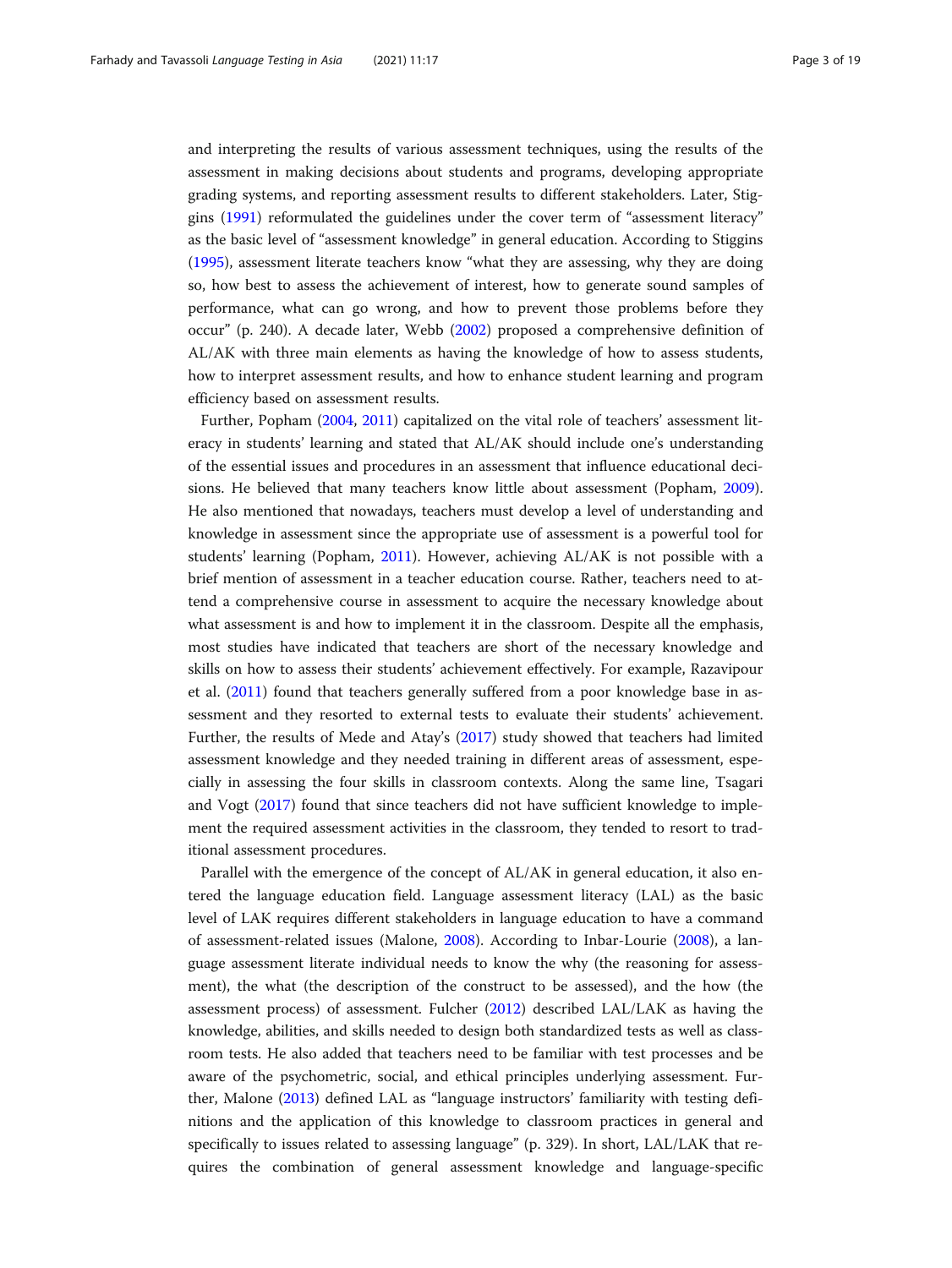assessment knowledge refers to teachers' understanding of the principles underlying selecting or designing tasks, evaluating student work, and using assessment to support student learning of a new language (Inbar-Lourie, [2017;](#page-17-0) Koh et al., [2018](#page-17-0)).

Because of the importance of the concept of LAK, scholars have suggested different models of LAK in the language assessment literature. Stabler-Havener ([2018](#page-18-0)) summarized some of these models mentioned below. One of the early models of LAK, introduced by Brindley [\(2001](#page-17-0)), includes components such as the social context of assessment, defining proficiency, constructing and evaluating language tests, assessment in the language curriculum, and putting the assessment into practice. Later, Inbar-Lourie [\(2008\)](#page-17-0) introduced another model of LAK which dealt with the why, what, and how of assessment. The why component referred to the reason for the assessment, the what component dealt with the trait being assessed, and the how component referred to the method of assessment. Davies [\(2008\)](#page-17-0) introduced another popular LAK model focusing on three components of skills, knowledge, and principles. The skills component dealt with item writing, test analysis, using statistics, providing reports, and the ability to use software programs. The knowledge component referred to the background in measurement, description of the language, and contextualization of language assessment, and the principles component dealt with language test use, impact, ethics, and professionalism. Further, Fulcher ([2012](#page-17-0)) provided a practices, principles, and contexts model of LAK. The practices dimension was concerned with the practice of language testing including the knowledge, skills, and abilities. The principles dimension was related to the guidance for practice including processes, principles, and concepts; and the contexts dimension was about the origins, reasons, and impacts of historical, social, political, and philosophical frameworks. Pill and Harding ([2013\)](#page-18-0) introduced a different model of LAK, taking into account five different components of illiteracy (not knowing the language assessment concepts and methods), nominal literacy (understanding that a specific term relates to assessment), functional literacy (having a sound understanding of basic terms and concepts), procedural and conceptual literacy (understanding the central concepts and using knowledge and practice appropriately), and multidimensional literacy (knowing ordinary concepts). Finally, a LAK model was introduced by Taylor [\(2013](#page-18-0)), which included eight dimensions of knowledge of theory, technical skills, principles and concepts, language pedagogy, sociocultural values, local practices, personal beliefs/attitudes, and scores and decision-making. The variety of the models of LAK within a decade shows how important this concept is in the language assessment field.

Even though the concept of LAK in different models has been mostly associated with language testers (Malone, [2013\)](#page-17-0), there is an urgent need to develop EFL teachers' LAK (Tsagari & Vogt, [2017\)](#page-18-0) as well. The reason for the growing interest in developing teachers' LAK in the language assessment field is mainly due to the significant assessment responsibilities that new developments in language education have put on teachers' shoulders. Teachers are one of the major groups of stakeholders dealing with LAK since their assessment knowledge plays a crucial role in their assessment quality of student achievement (Koh et al., [2018](#page-17-0); Popham, [2011](#page-18-0)).

Literature review indicates that EFL teachers' LAK has been the focus of investigations in recent years and in different places around the world (Boraie, [2015;](#page-17-0) Jannati, [2015](#page-17-0); Mellati & Khademi, [2018](#page-17-0); Prasetyo, [2018;](#page-18-0) Sultana, [2019;](#page-18-0) Vogt et al., [2020\)](#page-18-0), to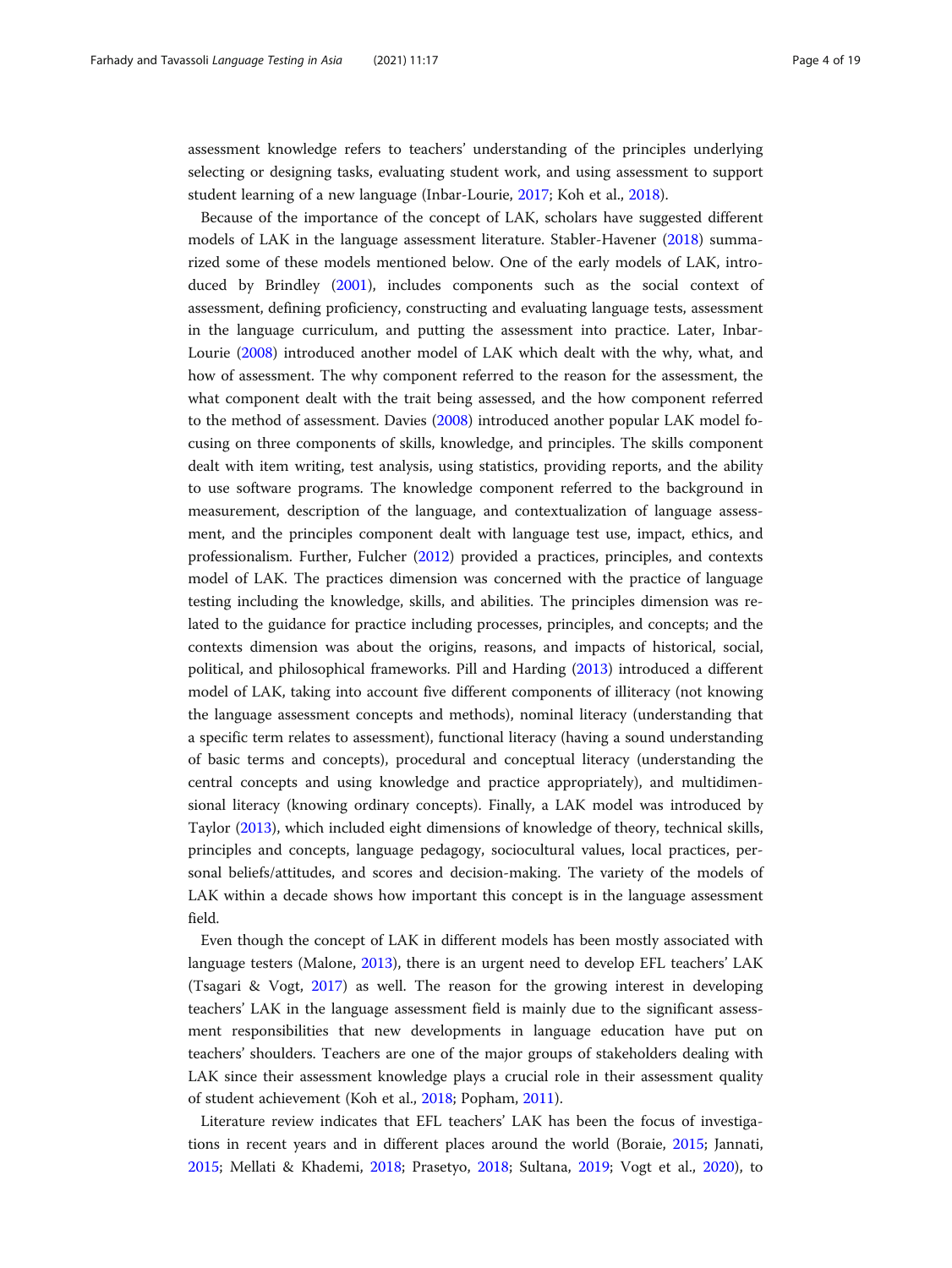name a few. However, much of the discussion on teachers' LAK has roots in experts' opinions of what EFL teachers know, do not know, or should know about language assessment issues (Berry et al., [2019](#page-17-0)). Teachers' direct involvement in these issues has not played a significant role in the data collections processes. To bridge the gap, this paper reports on the findings of face-to-face interviews with teachers on what they think about LAK, their knowledge about LAK, how they utilize their LAK in the classroom, how they apply their LAK in their tests, and the relationship between their LAK level and their students' achievement.

#### Empirical studies on EFL teachers' LAK

Researchers in different parts of the world have investigated various aspects of EFL teachers' LAK in recent years. Janatifar and Marandi [\(2018\)](#page-17-0) explored the components of LAK and reported three components including test design and development, largescale standardized and classroom assessment, and reliability and validity. The findings revealed that in addition to the theoretical issues of assessment, EFL teachers should also receive hands-on skills-based instruction in language assessment in their training sessions. In addition, following their findings from research on teachers' LAK, Mehmandoust et al. ([2019\)](#page-17-0) recommended that EFL teachers' LAK development should receive more emphasis in teacher education programs to improve the quality of their assessment activities that may, in turn, result in better students' achievement.

Another line of research on LAK has led to the development of various LAK Scales (LAKS). For instance, Ölmezer-Öztürk and Aydin ([2018\)](#page-18-0) developed a LAKS after performing a comprehensive literature review to determine its content. Then they created an item pool and had the items reviewed by experts. Finally, they piloted it and reported that the test showed acceptable validity and reliability indexes. Ölmezer-Öztürk and Aydin [\(2019\)](#page-18-0) did a follow-up qualitative study of the data collected from EFL teachers as assessors by examining their opinions and needs about language assessment. The findings revealed that the inadequacy of training in pre-service and inservice teacher education programs was the main reason underlying the insufficient LAK of EFL teachers. They recommended that the field needed more research on EFL teachers' LAK both quantitatively and qualitatively.

In another line of research, Berry et al. ([2019](#page-17-0)) investigated teachers' LAK by asking them directly about their attitudes toward assessment and their assessment practices. They used interviews, classroom observations with follow-up interviews, and focusgroup discussions with teachers about their training in assessment and their attitudes toward it. Although the teachers showed low confidence in their LAK, they demonstrated command of a wide range of assessment techniques. Besides, they considered the assessment activities as teaching activities and showed a negative attitude toward traditional testing and grading. Further, Firoozi et al. ([2019](#page-17-0)) investigated the assessment needs of Iranian EFL teachers regarding the new assessment reform era where traditional discrete-point testing policies were dominant. They conducted in-depth interviews with EFL head-teachers and examined the documents about the curriculum reform carefully. Their findings revealed that teachers' perceptions of language testing need to change through offering them training in both knowledge and skills of language assessment. They also recommended that teachers need more training on developing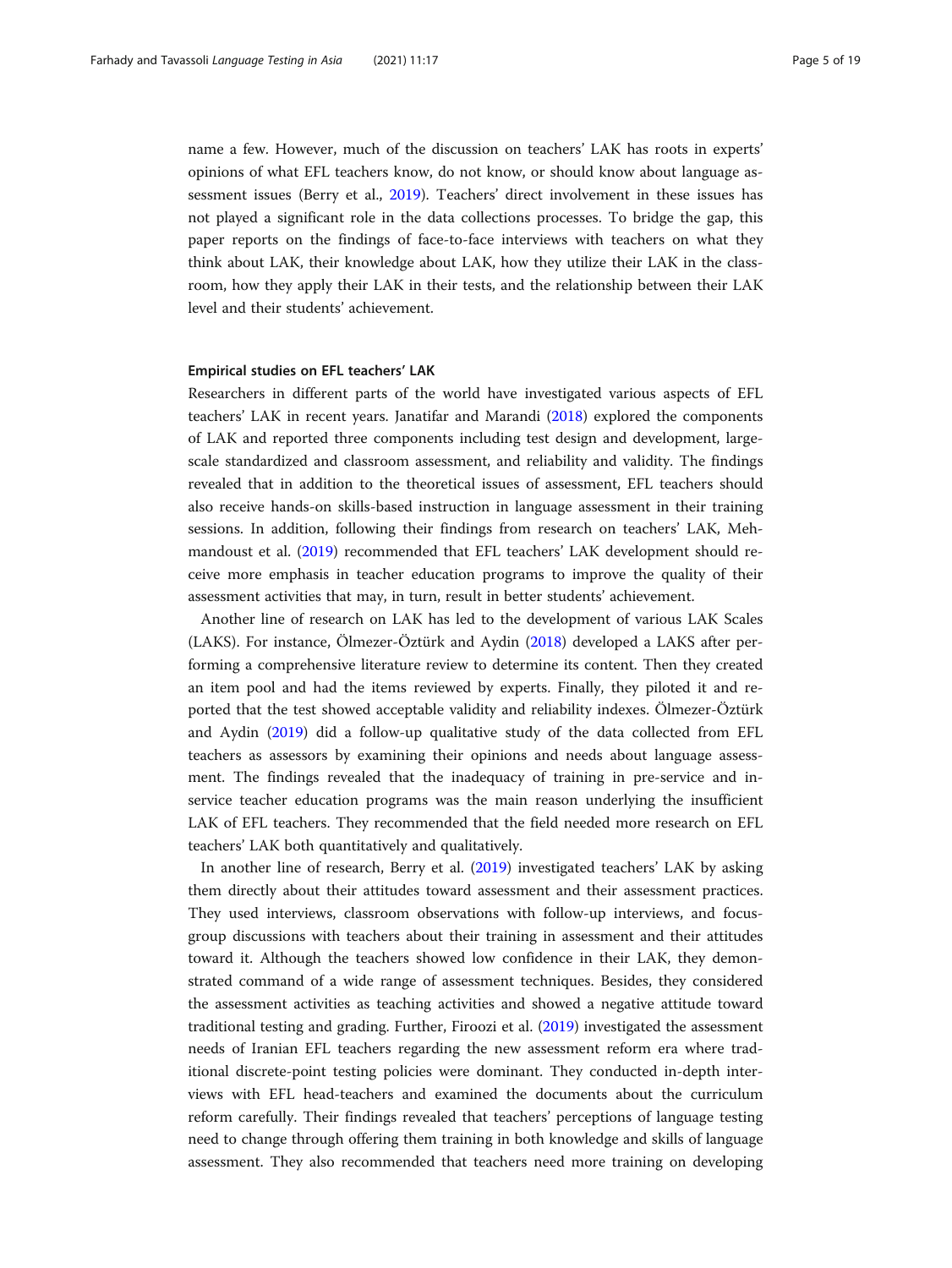rubrics for speaking and writing as well as for developing higher-order thinking skills assessment in reading and listening comprehension. Finally, Vogt et al. [\(2020](#page-18-0)) studied in-service EFL teachers' beliefs about their LAK needs with the purpose of checking their perceptions of assessment, their LAK levels, and their needs. They found the context of education as one of the significant dimensions of needs analysis and proposed recommendations for context-specific teacher education programs for LAK.

In line with the qualitative approaches mentioned above, this study was an attempt to add two more sources of data to enrich previous research. That is, in addition to direct face-to-face interviews with the teachers, we collected the actual tests that they prepared and their final evaluation of their students to see if there is any meaningful relationship between these variables. More specifically, we planned to answer the following research questions.

RQ1. What do EFL teachers think about the significance of and their level of LAK?

RQ2. How do EFL teachers utilize their LAK in their teaching?

RQ3. How do EFL teachers apply their LAK to their self-developed tests?

RQ4. What is the relationship between EFL teachers' level of LAK and their students' achievement?

# Method

#### Participants

Out of 21 EFL teachers participating in this study, 11 teachers who received scores above the mean on a LAK test formed the high group (HG), while 10 teachers who received scores below the mean on the test formed the low group (LG). The LAK test was a reliable and valid test designed to assess teachers' LAK on significant issues related to language assessment (Farhady & Tavassoli, [2018\)](#page-17-0). The assumption for the selection of these teachers was that their level of LAK might lead to different perceptions of LAK, applications of LAK to their classroom assessment, and relationships with their students' achievement. We used criterion sampling of the participants (Dornyei, [2007](#page-17-0)) and selected participant teachers who met predetermined criteria on the LAK test. Further, all the teachers agreed willingly to participate in this study. Table [1](#page-6-0) presents the demographic information of the participant teachers.

None of the characteristics of teachers, including their gender, age, academic degree, major at university, teaching experience, or teaching context, was controlled in this study, as they were not of significance to the purpose of this research. The assumption was that different demographic features did not have a significant effect on the LAK level of the teachers. Following Ölmezer-Öztürk and Aydin [\(2019](#page-18-0)), who claimed that the demographic information of the teachers did not play a role in the outcomes of LAK-related research, we did not control factors such as gender, age, or major field of study, for either teachers or students. Participant teachers had differing teaching experiences and taught at different ages and levels of students. However, this does not mean that these factors do not have any relationship with teachers' LAK. In future studies, researchers may want to control any of these variables to examine their potential role in teachers' LAK.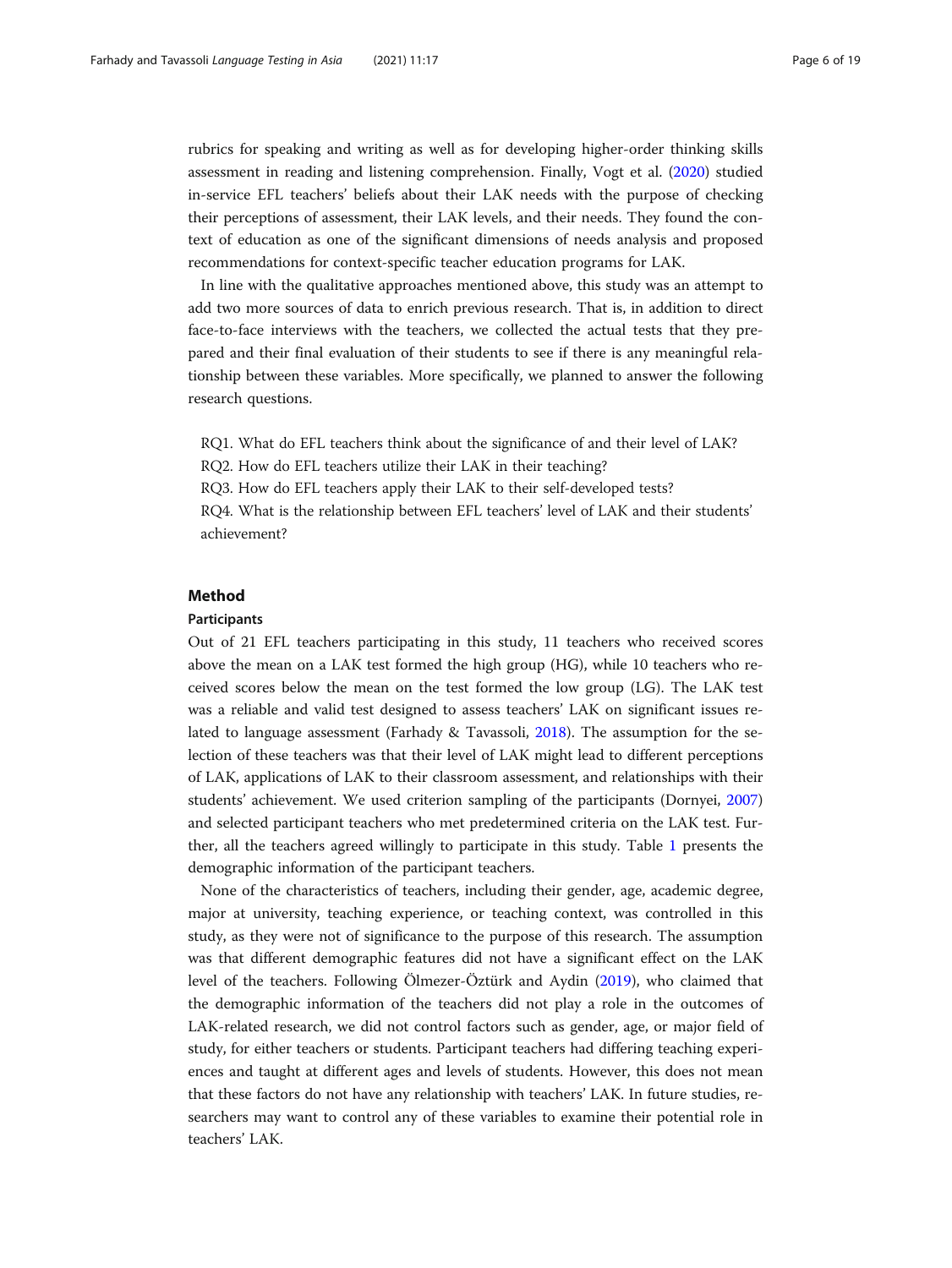| Variable            | <b>Description</b>                                                  |  |  |
|---------------------|---------------------------------------------------------------------|--|--|
| HG/LG               | 11 in HG, 10 in LG                                                  |  |  |
| Gender              | 12 female, 9 male                                                   |  |  |
| Age                 | 21 to 55 years                                                      |  |  |
| Degree              | 16 BA, 5 MA                                                         |  |  |
| Major               | 5 TEFL, 6 English literature, 7 English translation, 3 other majors |  |  |
| Teaching experience | 1 to 27 years                                                       |  |  |
| Teaching context    | 1 at primary schools, 4 at high schools, 16 at private institutes   |  |  |

<span id="page-6-0"></span>Table 1 Demographic information of the participant teachers

#### Data collection sources and instruments

To answer the research questions, the data were collected from three different sources. The primary source of data for this research was semi-structured interviews that attempted to elicit information on different key issues in language assessment from EFL teachers. The interviews focused on the participants' perceptions about the significance of LAK, their perceived level of LAK, and the extent to which they could utilize their LAK in their classroom contexts. The questions in the interview protocol addressed the following issues: which assessment topics they wished to observe in language assessment books, how they wanted to expand their LAK, which areas of language assessment they wanted to improve, how they defined LAK, what they thought about LAK and their level of LAK, which skills/components they assessed and how they scored speaking and writing, how they designed a test and which types of tasks they used in their tests, what type and varieties of tests and assessment they used more, did they use statistics to examine the item characteristics, reliability, and validity of their tests, did they prepare students for standardized tests, how did they utilize assessment results to make decisions on their students' performance, and how they would change their assessment practices if they could.

The interviews lasted between 20-40 min depending on the amount of information provided by the participants. The interviews were conducted individually in person, audio-recorded, and later transcribed for content analysis using QSR NVIVO version 10.

The secondary source of data collection was sample tests developed by the participant teachers for their classroom assessment. The teachers were asked to provide some samples of the self-made tests they used in their classes in a recent semester. The tests were quizzes, midterm exams, or final exams. These tests were either achievement tests (in the case of midterm and final exams) to check the students' progress throughout the course, or diagnostic tests (in the case of quizzes) to investigate the students' strong and weak points to provide remedies for their shortcomings. The purpose was both to examine the structure and content of the tests made by the two groups of teachers and to explore the extent to which teachers with high vs. low LAK could, indeed, apply their LAK in the real tests.

The third source of data collection was the final scores of the participant teachers' students. We asked teachers to provide us with lists of the final scores of their students in a recent semester. All the scores were converted to a scale of 100 and the mean score of each teacher's list was calculated. Then, the mean scores from the two groups of teachers were compared with each other. The purpose was to investigate whether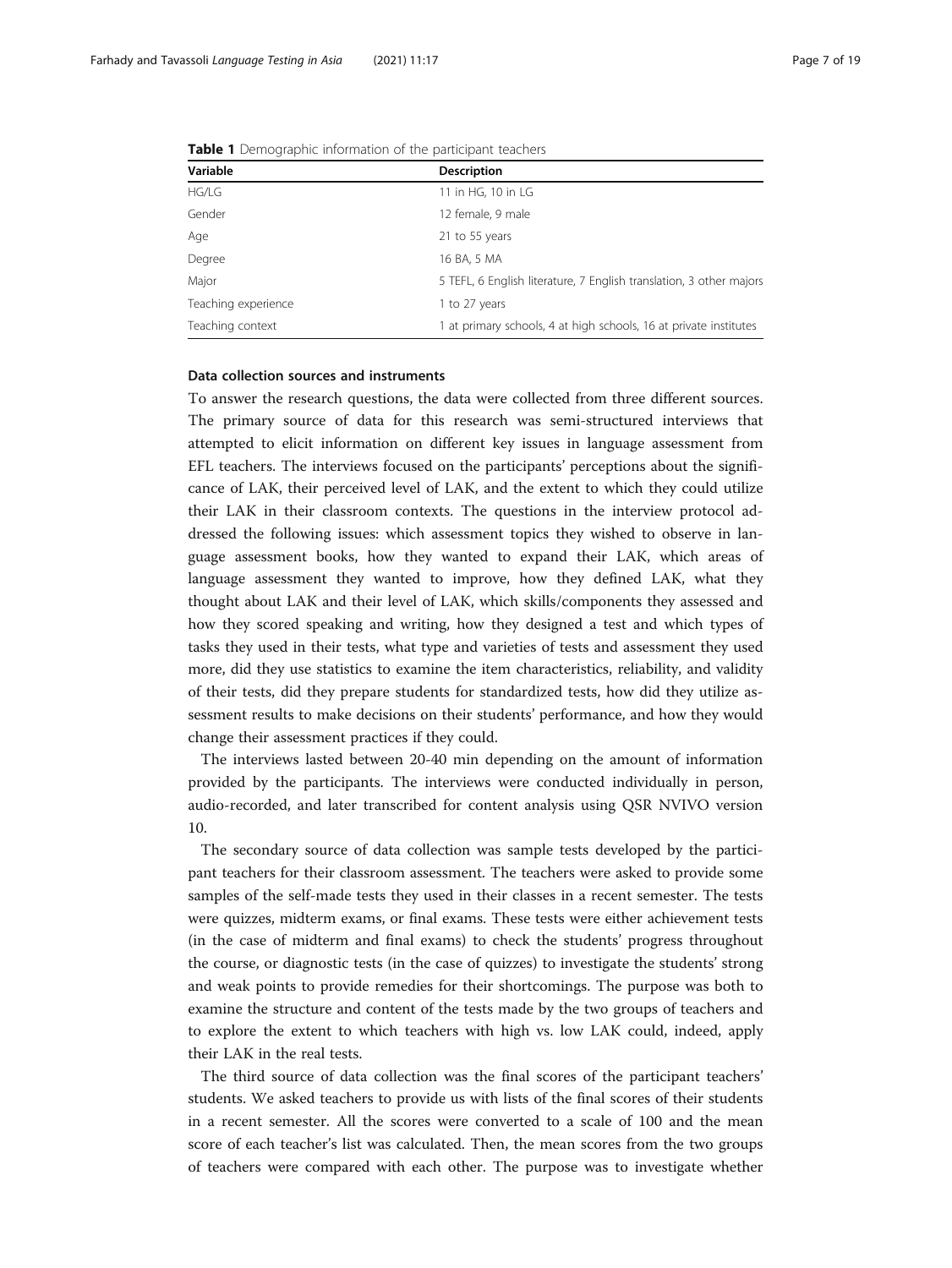the teachers' high vs. low LAK had any relationship with the performance of their students.

#### Context of the study

Although the present study was conducted in the EFL context of Iran, the similarities of the findings of the earlier phases of this project to those of other contexts seem convincing enough to assume that the reported problems and findings may apply to other contexts as well. In the first phase of this project, EFL teachers' LAK needs were identified through administering a modified and revalidated version of Fulcher's ([2012](#page-17-0)) needs assessment questionnaire. The findings from administering the questionnaire to 246 EFL teachers revealed that teachers considered general topics in language assessment as essential to their profession. In addition, almost all participants stated that they needed to improve their LAK levels (Tavassoli & Farhady, [2018](#page-18-0)). Further, following the identification of the needs, a content analysis of the testing books used at university testing courses was performed to assure the correspondence between the claimed needs and the topics in the textbooks. Crosschecking the needs and topics covered in the textbooks, the authors developed a scenario-based test of LAK. The test included six scenarios focusing on significant issues extracted from both the needs analysis of the participants and the content analysis of the textbooks. The test went through multiple review stages by experts and was piloted with 50 EFL teachers. After assuring high reliability and desirable construct validity in the piloting stages, 164 EFL teachers sat for the test (Farhady & Tavassoli, [2018](#page-17-0)). The findings showed that in contrast to their claims in needs assessment, the majority of the EFL teachers had low levels of LAK. Similar to other studies e.g., (Mertler & Campbell, [2005;](#page-17-0) Razavipour et al., [2011\)](#page-18-0), these results showed a significant difference between teachers' claim and their actual LAK though they showed a willingness to improve. However, although the quantitative approach utilized in many studies in the field offers useful information about these issues, they have been mostly based on indirectly obtained information. Not many studies except for (Berry et al., [2019](#page-17-0); Firoozi et al., [2019;](#page-17-0) Janatifar & Marandi, [2018;](#page-17-0) Ölmezer-Öztürk & Aydin, [2019](#page-18-0); Vogt et al., [2020;](#page-18-0) Yastıbaşa & Takkaç, [2018\)](#page-18-0) have used direct elicitation processes to obtain information on EFL teachers' perceptions on what they think of LAK and their level of LAK, what they really do in assessing their students' language achievement, and the relationship between teachers' LAK level and their students' achievement. This was the basic motivation for the present study to address these issues through face-to-face interviews. The details of the findings and their implications and applications are discussed below.

#### Results

#### Findings for RQ1 and RQ2: Analysis of semi-structured interviews

One of the primary purposes of this research was to collect information from participant teachers in a direct way through semi-structured interviews. We transcribed all the interviews and uploaded the interview transcriptions into QSR NVIVO program version 10 in two separate files: one for teachers with high LAK scores and another for those with low LAK scores for comparison purposes. The transcripts of the interviews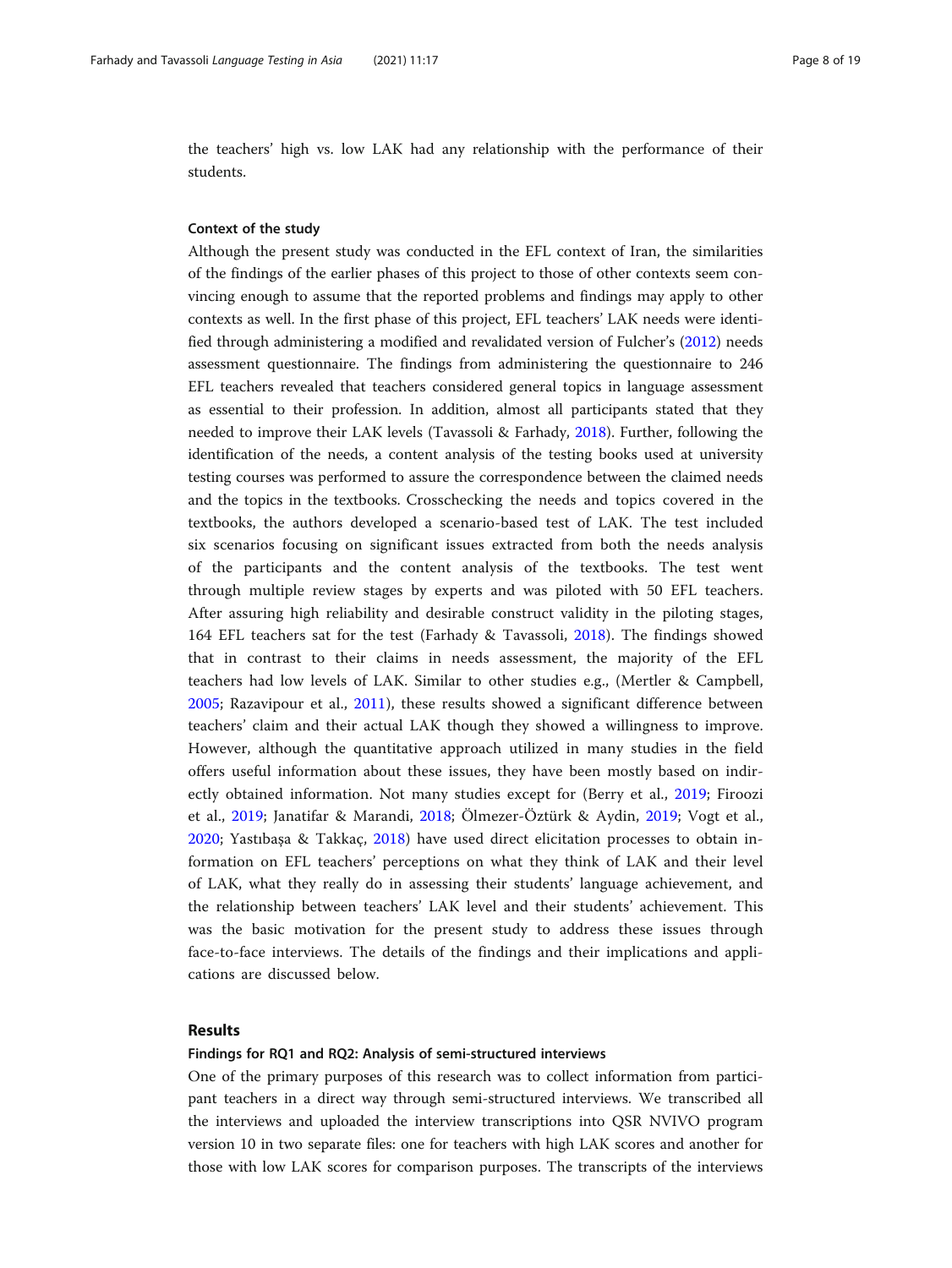with both groups were content analyzed. As Nartey [\(2013\)](#page-18-0) stated, content analysis is "a key methodological apparatus that enables researchers to understand the process and character of social life and to arrive at a meaning, and it facilitates the understanding of the types, characteristics, and organizational aspects of documents as social products in their own right as well as what they claim" (p. 122). In the process of content analysis, we examined the transcripts carefully and identified and classified themes related to each interview question into certain categories. Another qualified researcher followed the same process on three randomly selected interview transcripts from each group of teachers and the comparison of the outcomes of the two coders showed a high degree of agreement.

Details of the teachers' responses related to each research question are grouped and presented below. It is worth mentioning that we only reported the most repeated common and/or unique themes from the two groups of teachers' responses. Sample responses from teachers in both HG and LG are also provided. To observe the authenticity of the responses, the teachers' answers are not polished and they may contain some ungrammatical points.

#### RQ1. What do EFL teachers think about the significance of and their level of LAK?

To find answers to the first research question, we asked a few questions from the participant teachers. The questions centered around a few issues such as the kind of topics teachers would like to see in language assessment books, how they would like to improve their LAK if they felt they needed to do so, which areas of language assessment they wished to improve, what they thought about the definition and significance of LAK, and what they thought about their level of LAK. The themes extracted from the two groups of teachers' responses (HG vs. LG) were similar for some of these questions. For example, regardless of their LAK level, teachers from both groups demonstrated a good familiarity with the basic topics in language assessment. Analysis of the themes extracted from the related interview question revealed that most of the teachers mentioned the following topics as important which need to have a place in language assessment books: steps in test design, reliability, validity, testing theories, different types of tests, tasks, and classroom assessment.

Further, teachers in both groups explained that they were willing to improve their LAK by attending workshops, in-service training classes, and studying recommended books. One of the teachers in the LG mentioned:

LG: Workshops are good because they are more practical, but books and academic classes are theoretical.

Similarly, regarding the areas of language assessment they showed interest to improve, although some common themes emerged from the teachers' responses in both groups, there were some differences between their responses probably due to their different needs in improving their LAK. The common areas that the two groups mentioned were their desire to improve their ability to assess productive skills of speaking and writing with an emphasis on their rating skills. However, those in the HG showed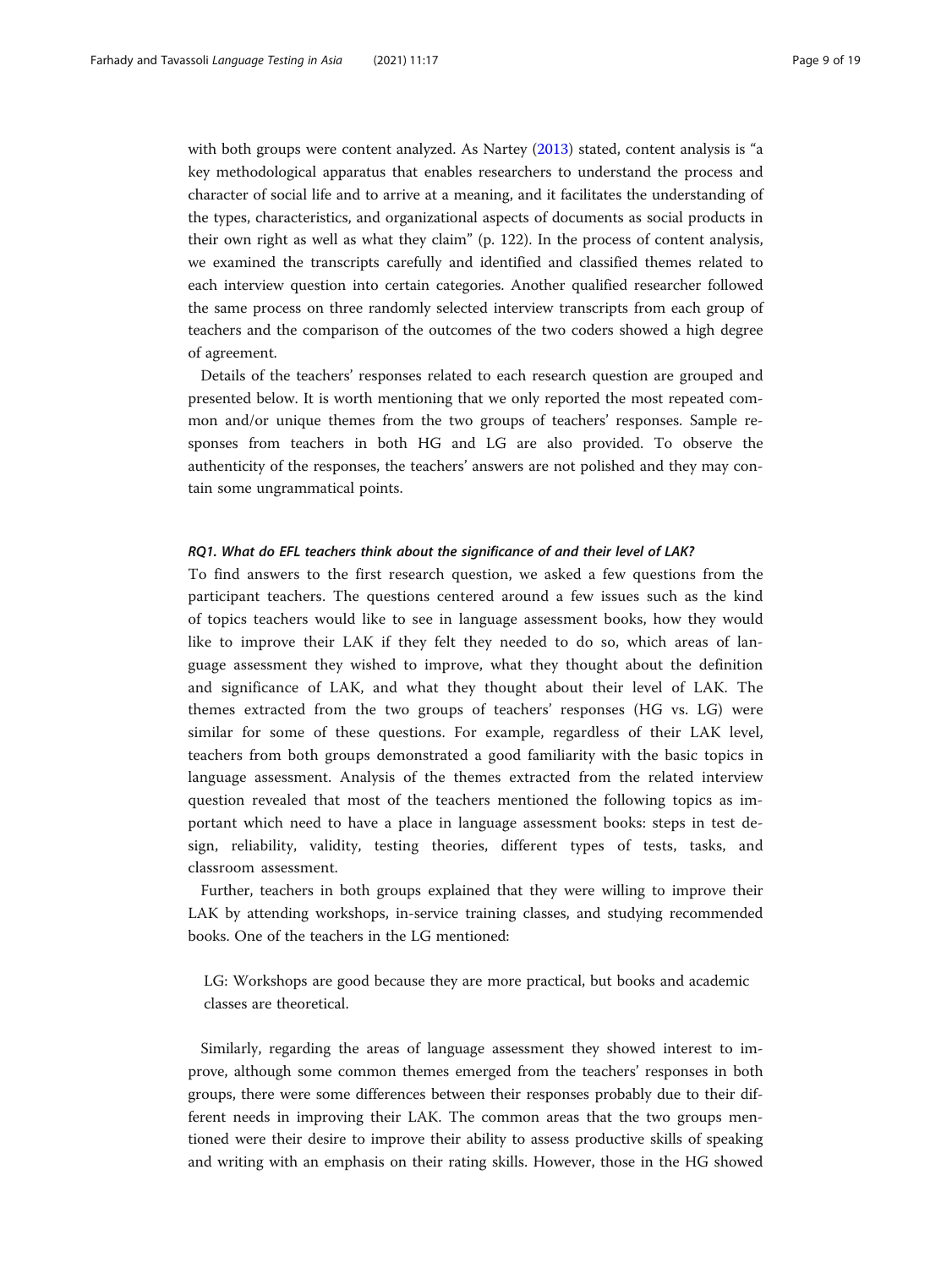more interest in test development skills, while those in the LG mentioned various areas such as procedures for classroom assessment, dealing with standard tests, and emphasizing testing language components of vocabulary and grammar.

On the other hand, the teachers' perceptions about the definition of LAK differed across the two groups. No common theme could be extracted from teachers' responses in the two groups about what they thought LAK was and what an assessment knowledgeable teacher does in his/her classes. The teachers' answers in the HG demonstrated that they had more information about LAK than those in the LG. The common themes from the HG about what an assessment knowledgeable teacher does include assessing students throughout the semester, recognizing students' levels, preparing a test, and evaluating class participation. On the other hand, the common themes from the LG included knowing how to write a comprehensive test and having the knowledge to design a test. A sample response from each group of teachers follows.

HG: I think language assessment knowledge means to assess your students throughout the semester. This can be done by bringing different examples to class, by bringing examples that are liked by the students, and by teaching in a way that whenever you ask the students, they can provide the information that you want.

LG: Teachers have to develop a test that has, you know, all parts in it. I think the vocabulary part, the grammar part, etc. A complete test of all parts. You know, creativity is always a matter of importance. You know, the indirect way of testing or assessing students is much preferred.

Finally, similar themes were identified from teachers' responses in both groups to the interview questions about their self-assessment of their level of LAK. Despite slight differences in identifying their LAK level, the majority of teachers in both groups considered their LAK level inadequate. Besides, the reasons the teachers provided for their low self-assessment were quite similar in the two groups. The dominant themes regarding the teachers' reasons for their low level of LAK were their unfamiliarity with testing and assessment and not knowing how to assess practice. The following is a sample response from each group.

HG: Average. I think I'm not familiar with modern and new techniques in testing.

LG: It is average because I've studied English literature. I haven't studied assessment or this kind of stuff.

Overall, the comparison of teachers' responses from the HG and LG showed no systematic differences between the two groups' perceptions of LAK and its significance, and the reasons for their perceptions. A significant finding was probably the claims made by both groups that their LAK level was not sufficient to cope with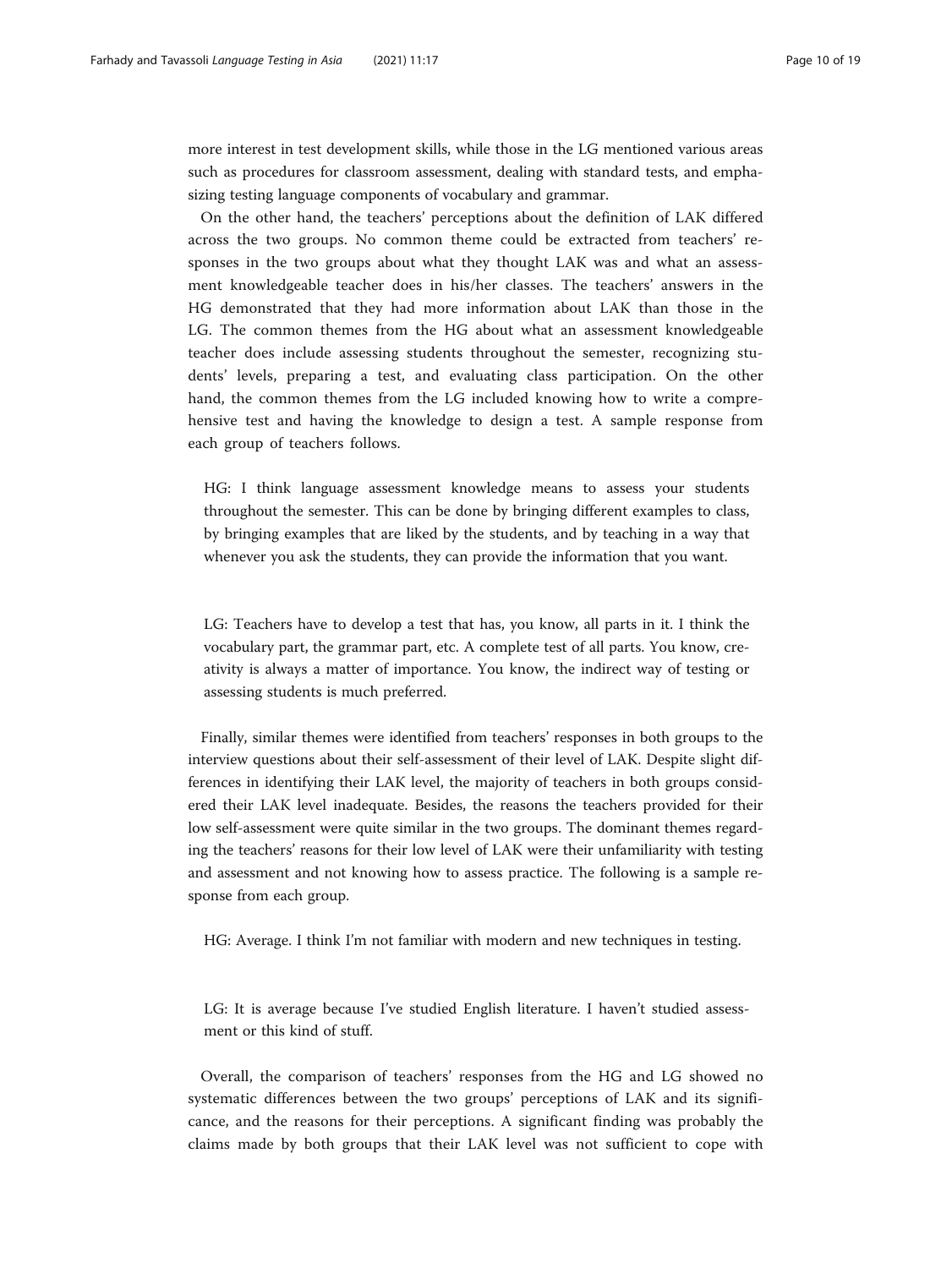recent developments in assessment in general and in classroom assessment in particular.

# RQ2. How do EFL teachers utilize their LAK in their teaching?

The second set of questions in the semi-structured interviews centered around EFL teachers' utilization of LAK in their teaching. The questions were as follows:

- Which skills/components did they assess in the class?
- How did they score tests of speaking/writing skills?
- How did they design a test?
- Which tasks did they use in their tests?
- What type of tests did they use more often?
- Did they use any statistical analyses to check item characteristics, reliability, and validity of their tests?
- Did they use any form of alternative assessments?
- Did they ever prepare students for standardized tests?
- How did they use assessment results in making decisions on their students' performance?
- How would they change their assessment practice if they had opportunities?

Interestingly, the teachers in both HG and LG mentioned common statements regarding the utilization of their LAK in their teaching. Similar themes appeared from the teachers' responses to the skills and components they assessed in their classes, such as all parts, vocabulary, grammar, listening, and reading.

Also, similar themes were found in how they scored speaking and writing skills tests. The common points for scoring speaking were paying attention to grammar, vocabulary, accuracy, fluency, and pronunciation, and the common points for scoring writing were considering grammar, vocabulary, organization, punctuation, and spelling. A sample response from each group is provided below.

HG: I focus on accuracy and fluency in speaking, fluency is very important. For writing, I pay attention to new words, and of course, I pay attention to the grammar parts.

LG: For speaking, the first one is their fluency. The second one is using correct phrases. For writing, I actually pay attention to punctuation, the kind of grammar, the different kinds of words, and the synonyms they use.

Furthermore, similar themes were identified from teachers' responses in HG and LG to other questions. Both groups claimed that in designing a test with different sections, they matched test items with the content of the textbooks and their students' level of language ability, and they decided on the length of the test, the number of items and sections, the skills to be tested, and their order beforehand. However, a notable point was that two of the teachers in the LG mentioned they just opened the book and wrote a test indicating that they did not have any concern about how to design a test.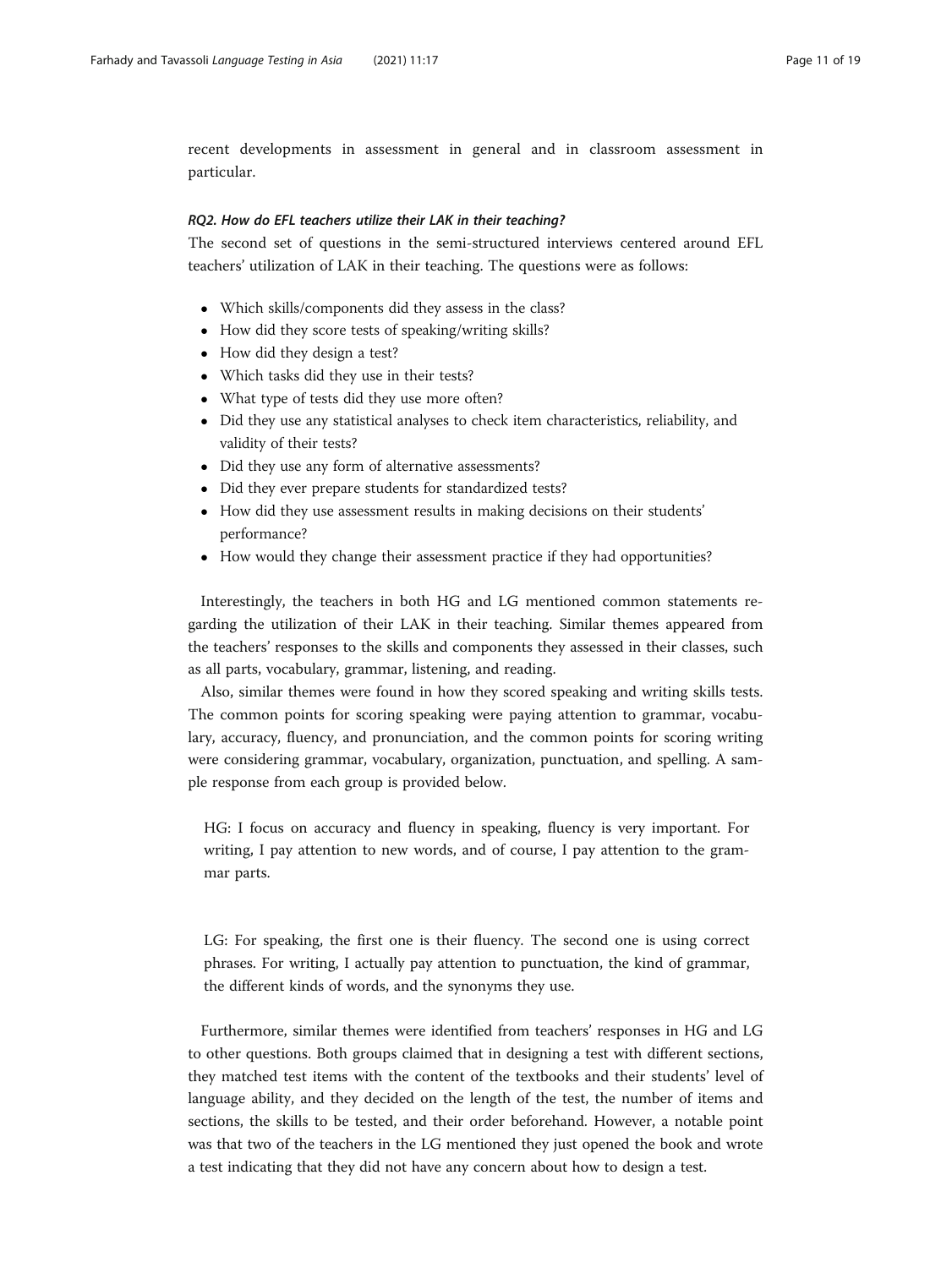Similar themes were also extracted from the two groups of teachers' responses to the types of tasks/items they used in their classes. They mentioned a variety of tasks such as fill in the blanks, multiple choice, cloze, matching, and question and answer, as well as using different test types including achievement, diagnostic, placement, and proficiency. The similar themes extracted from these questions showed that no matter what their LAK level was, most teachers did almost the same things when involved in actual testing.

Regarding using statistics, and checking reliability and validity, the major theme detected from most of the teachers' responses from either group was that they did not use statistics because they did not know how to do it. The teachers in the HG provided more diverse reasons for why they did not use statistics such as not having enough time or not being asked to do it. Also, for checking the validity of a test, teachers from both groups only referred to checking the content validity of their tests, whereas none of them referred to how they would check the reliability of a test. These answers showed the unfamiliarity of both groups of teachers with two of the most important concepts in language assessment, that is, reliability and validity. A sample response from each group is provided below.

HG: When students take a test, I check to see whether the content matches the book or not, but not in a scientific way.

LG: A test should be valid, should be related to the book, not out of the book.

About using different ways of assessing students, teachers from both groups used similar techniques. The common themes we extracted from both groups' responses were using class participation, assigning homework, keeping a record of the students' works, observation of students' progress, using interviews, and using a mixture of techniques. Sample responses from both groups are presented.

HG: I focus on class activity, class participation. How dynamic they are, how willing they are to take part in the group and peer work, and activities, and how much progress they have made from the beginning to the end of the term. I also keep a record of the students' works throughout the semester.

LG: I usually assign some tasks for them after the class according to what they are into, what they are interested in outside the class. Also, I use interviewing, and I use observation in the class.

Further, both groups provided similar responses for preparing students for highstakes tests. They claimed that they used available sample tests, used preparation books, and taught the necessary tips and techniques to students. However, those who taught at lower-level ability classes said that they never prepared their students for standardized tests.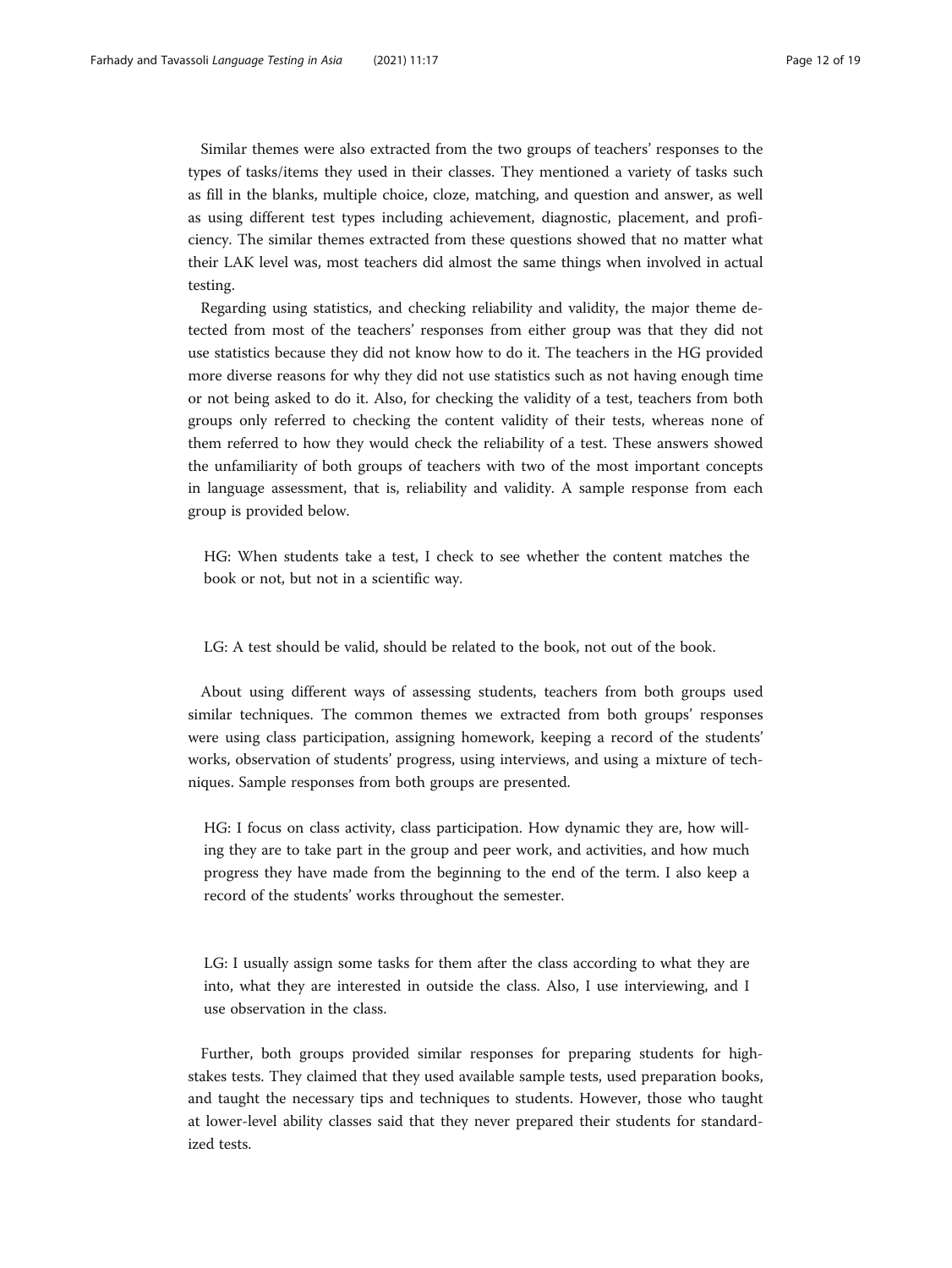It was interesting to find out that there was a clear harmony between the responses of HG and LG teachers to the question of how they used assessment results. The common theme that appeared from their responses was finding the students' weak points and problems and working more on them. Unexpectedly, in addition to this common theme, the teachers in the LG provided more answers. This showed that despite their low LAK scores, the teachers in the LG were more concerned about their students' weak performance on the tests. The common themes the teachers in the LG mentioned were asking students about the reason for their poor performance, writing down the most frequent mistakes, and teaching those points again. A sample response from a teacher in the LG follows.

LG: You know, one thing that I do it all the time after each exam is I write down the most frequent mistakes in my notebook. After that, I will teach that point again on the board and I will design a very short, very small task for them based on that problem, and distribute it between them, and I ask them to complete it in a friendly group without any stress.

Finally, regarding how teachers would assess their students given the required opportunities, both groups emphasized paying attention to students' class performance and using a comprehensive test with all components and skills. Sample responses from the two groups follow.

HG: I consider both a comprehensive final exam and pay attention to class performance. To check their performance, I pay attention to everything that they do in the class.

LG: A comprehensive test, I mean making a comprehensive test is more important. And I try to use the standard tests. I mean all parts must be included, and especially the vocabulary part and grammar part are more important than other parts. I have to focus on them.

Analysis of the teachers' responses in the two groups showed more commonalities in their utilization of LAK in their teaching. Overall, the results of content analysis of the semi-structured interviews revealed that although teachers with higher LAK scores provided more comments on the assessment-related issues, both groups of teachers (HG vs. LG) mentioned more or less similar points about LAK and similar themes appeared from their responses. Further, neither group of EFL teachers in this study considered themselves knowledgeable enough about language assessment nor did they utilize their knowledge of language assessment in their teaching successfully.

# Findings for RQ3: Analysis of teacher-made tests

To answer RQ3 that focused on whether and how participant EFL teachers applied their LAK in their tests, we collected some sample teacher-made tests developed by the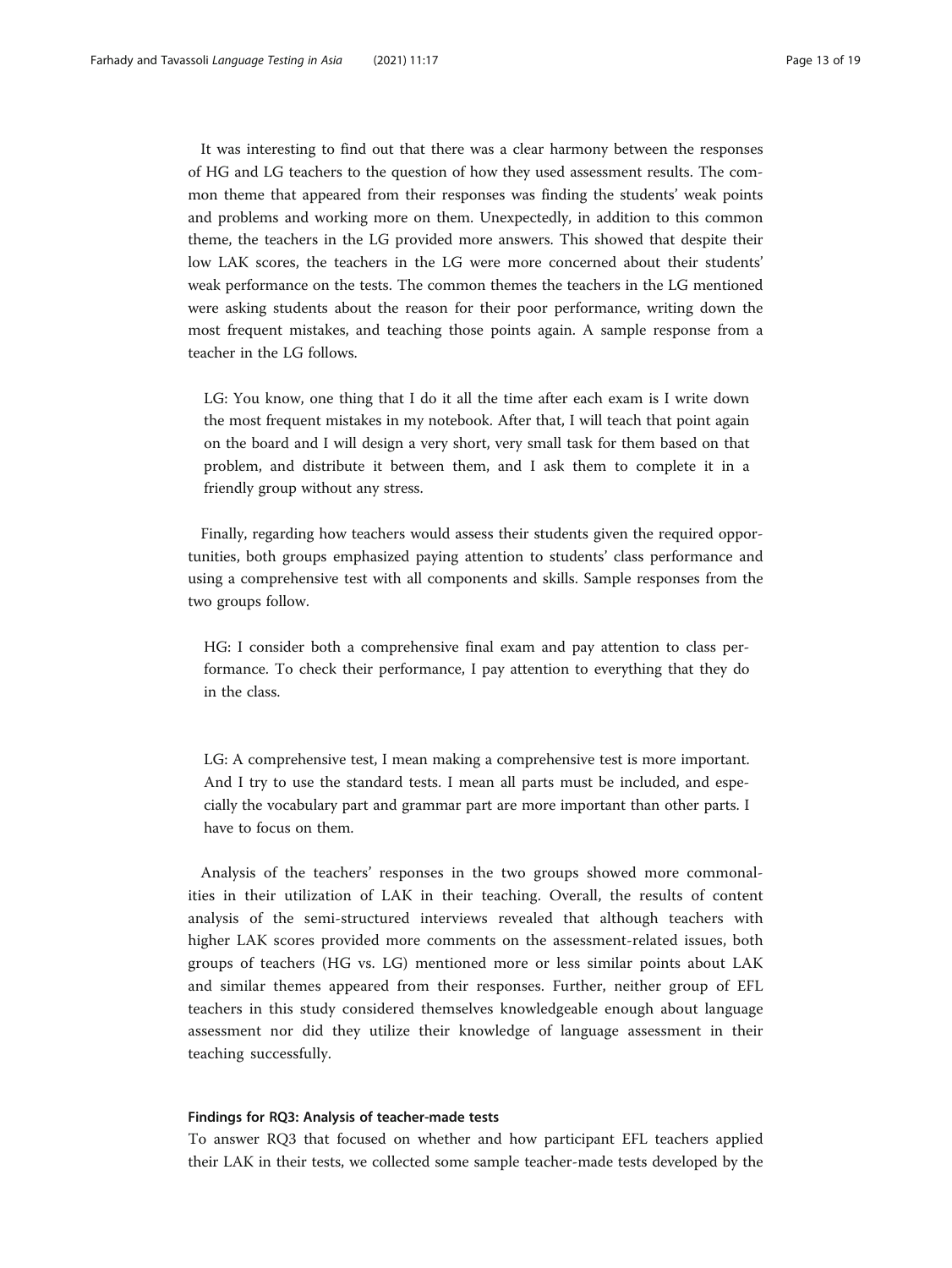teachers in the two groups (HG vs. LG) to check if there was any link between teachers' LAK and the quality of their developed tests. Of course, not all teachers developed their tests. Three teachers in the HG and five teachers in the LG did not provide any tests since according to what they said they were always provided with tests developed by their test centers. The fact that some EFL teachers did not develop their tests for their students was informative since it revealed that not all teachers, regardless of the degree of their LAK, are allowed to apply their knowledge to develop tests for their students. The analysis of the tests provided by the teachers in each group showed that the tests developed by those in the HG were longer with more sections and number of task types than the ones developed by their colleagues in the LG. However, although the tests developed by the teachers in the HG included sections on grammar, vocabulary, listening, reading, and writing, none of them tested speaking. On the other hand, the tests developed by the teachers in the LG were rather short and they mostly included sections on vocabulary and grammar. Rarely did these teachers test listening, reading, writing, or speaking.

Further, the types of tasks used in these teacher-made tests were compared. The most commonly used task types by the teachers in the HG were editing, fill in the blanks, matching, multiple-choice, question and answer, sentence completion, and true/false. However, the most commonly used task types by the teachers in the LG were only fill in the blanks and sentence completion. The comparison of the tests developed by the two groups of teachers showed that the teachers in the HG were more concerned about their tests and wrote longer tests which included different sections and a wider variety of tasks in each section, while the teachers in the LG mostly limited their tests to checking vocabulary and grammar. This implies that teachers with higher LAK scores are apt to apply their knowledge in practice, especially when they get involved in developing their tests.

#### Findings for RQ4: Analysis of teachers' lists of students' scores

To answer RQ4 that focused on the relationship between EFL teachers' LAK level and the achievement of their students, we checked the performance of the two groups of students based on the lists of their end-of-the-semester scores provided by the participant teachers. The descriptive statistics of each group of students' scores and the re-lated independent samples t test are reported in Table [2.](#page-14-0)

No significant difference was observed between the performance of the students of teachers with high vs. low LAK scores ( $t = -1.76$ ;  $p = .09$ ;  $\alpha = .05$ ;  $p > \alpha$ ). Even though the difference in the students' performance in the two groups was not significantly different, quite surprisingly, the mean score of the students of teachers in the LG (90.36) was higher than the mean score of the students of teachers in the HG (83.77). This looks strange as it was expected to see a higher mean score for the students of teachers with higher levels of LAK. One reason may be the few number of teachers (11 in the HG and 10 in the LG) whose students' scores were compared. Another probable reason can be the longer and more complex tests the teachers in the HG developed which might have caused lower students' scores or these teachers might have been stricter in giving high scores to their students. The most potential reason may be that even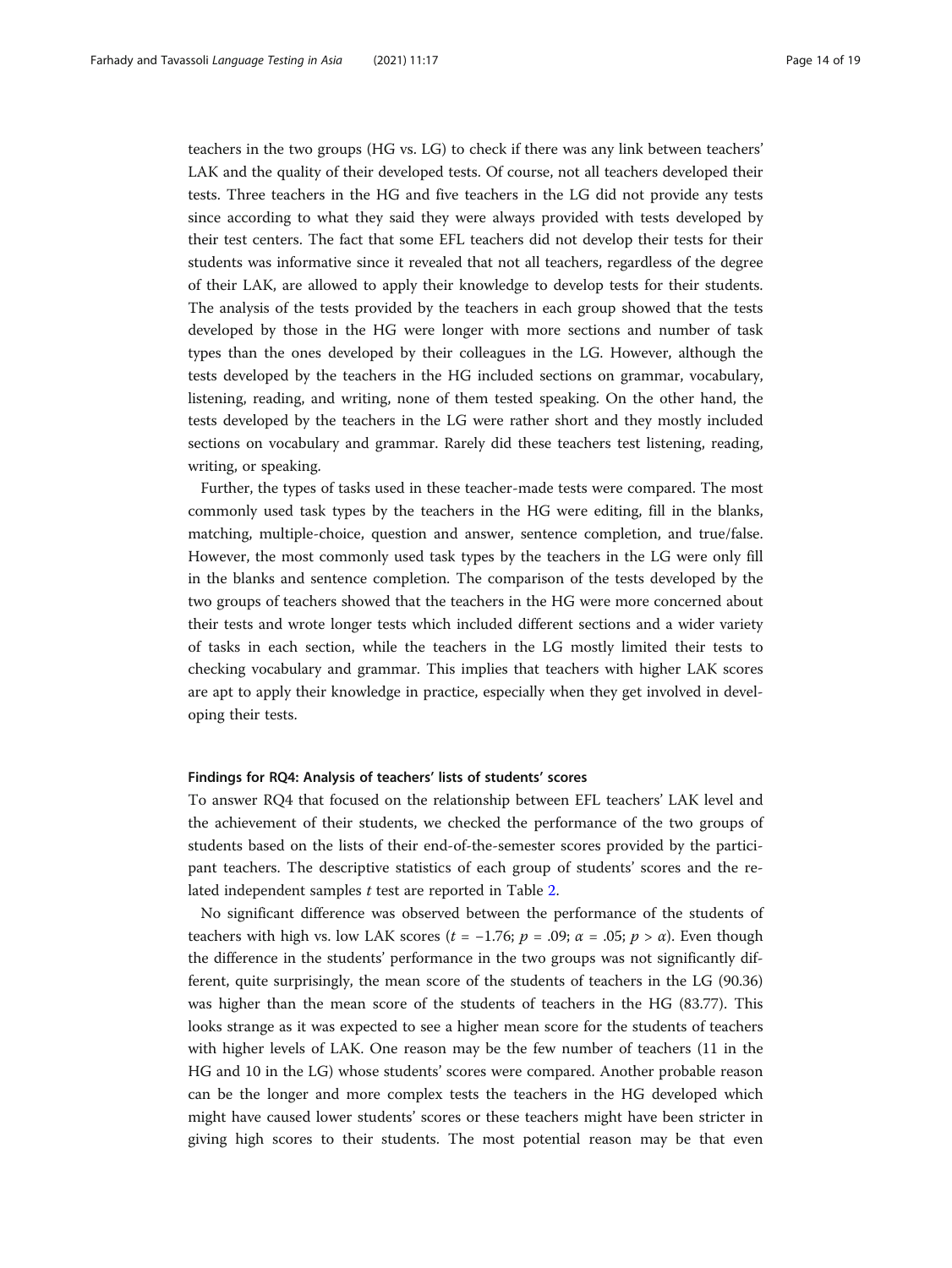<span id="page-14-0"></span>teachers with high LAK could not utilize their assessment knowledge in real classroom contexts to improve their students' learning.

# **Discussion**

This paper was a report on what EFL teachers think about LAK, how they utilize their LAK in their classes, how they apply their LAK in their tests, and the relationship between their LAK and their students' achievement. Twenty-one EFL teachers who took a LAK test (Farhady & Tavassoli, [2018\)](#page-17-0) were selected based on their LAK scores (11 teachers with high LAK scores and 10 teachers with low LAK scores). The teachers in the two groups participated in semi-structured interviews. The interviews were transcribed and subjected to detailed content analysis using QSR NVIVO version 10. The findings showed that in almost all aspects attempted in the interview questions, there were more similarities than differences in the responses given by the two groups of teachers. Overall, even though the teachers in the high group were more knowledgeable in assessment-related issues, and provided more detailed answers to the interview questions, their perception of LAK, their self-assessment of their level of LAK, and their utilization of LAK in their teaching did not significantly differ from their colleagues in the low group. However, the content analysis of some sample teacher-made tests that the two groups of teachers developed and used in their classes in a recent semester revealed that teachers with higher LAK scores prepared longer tests with more subcomponents and more variety of task types. Further, the comparison of the performance of students of the two groups of teachers based on their reported scores at the end of a recent semester showed no significant difference between them.

The findings also showed a slight trend that having a higher level of LAK helps EFL teachers in their classroom teaching that may somehow improve student learning. Since assessment knowledge as part of teachers' professional knowledge (Farhady & Tavassoli, [2018](#page-17-0); Tavassoli & Farhady, [2018;](#page-18-0) Popham, [2011\)](#page-18-0) is essential for successful teaching, it seems vital for supervisors, teacher educators, and policy-makers to provide ample opportunities for teachers to improve their LAK (Popham, [2009](#page-18-0)). The major reason for the low level of EFL teachers' LAK is most probably the insufficiency of teacher education courses since teachers do not receive sufficient training on assessment, and therefore, their knowledge is limited (Ölmezer-Öztürk & Aydin, [2019\)](#page-18-0). The results of this study were also in line with Jannati [\(2015](#page-17-0)) where the teachers were familiar with the basic concepts in language assessment; however, despite their knowledge in assessment, they could not reflect it in their practices. For example, they could not put their knowledge of reliability, validity, fairness, and authenticity into practice. Nonetheless, just giving information to teachers about language assessment does not seem effective enough as the results of the semi-structured interviews in this study demonstrated. Teachers need to understand and learn how to utilize their LAK in practice in their

| students scores |       |      |         |    |                    |  |
|-----------------|-------|------|---------|----|--------------------|--|
| Group           | Mean  | SD   | t test  | df | Sig.<br>(2-tailed) |  |
| HG              | 83.77 | 8.63 | $-1.76$ |    | .09                |  |
| LG              | 90.36 | 7.13 |         |    |                    |  |

**Table 2** Descriptive statistics and the independent samples  $t$  test of the two groups of teachers' students' scores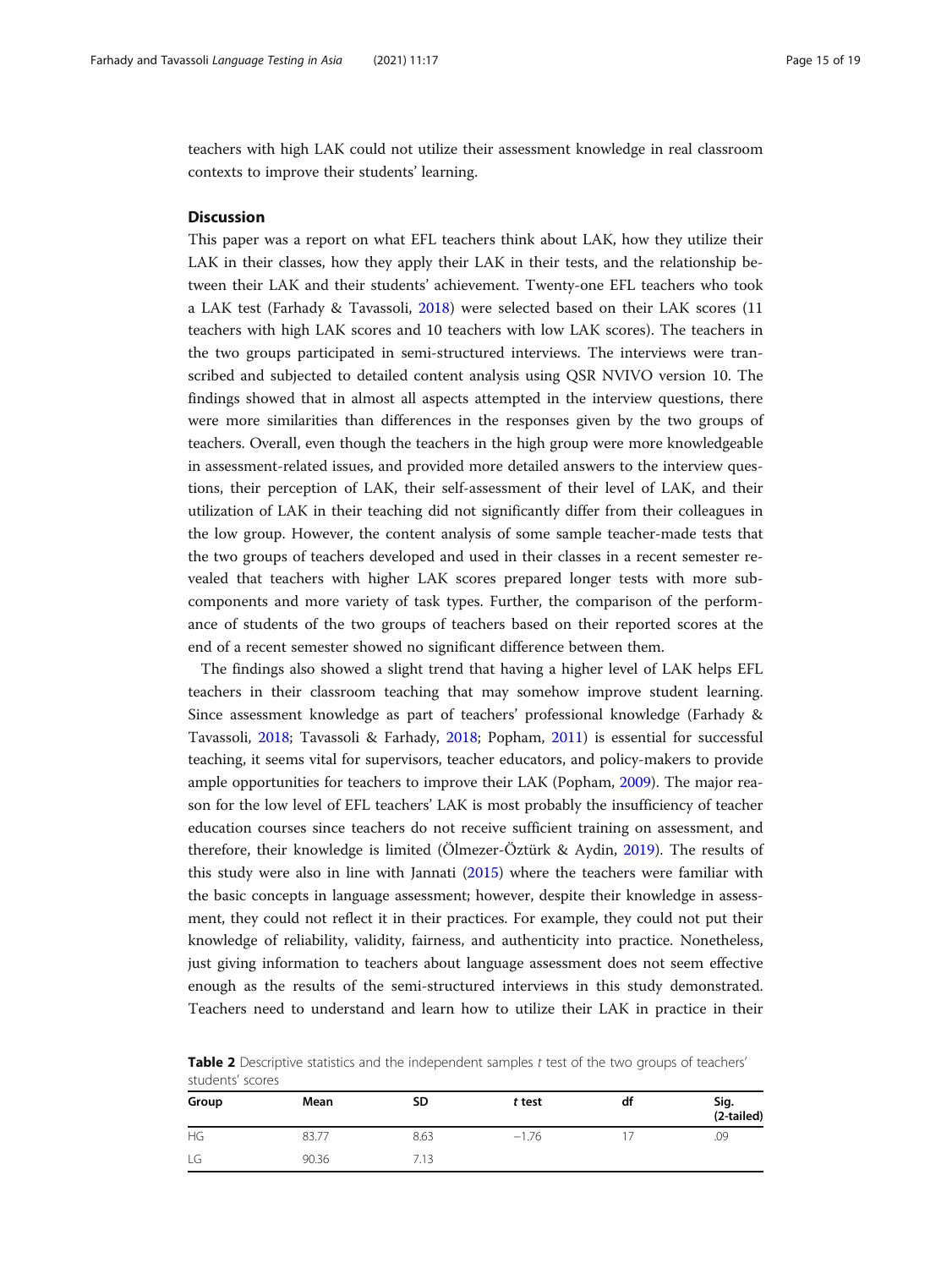teaching, especially in classroom contexts and in using formative assessment (Popham, [2009](#page-18-0)). This may be possible through ongoing training courses on assessment in which LAK is taught and worked on through hands-on activities with teachers by testing experts (Ölmezer-Öztürk & Aydin, [2019](#page-18-0)). These courses should be designed to improve the teachers' expertise in assessing language skills since appropriate assessment is a powerful means for learning (Popham, [2011\)](#page-18-0). Simply attending training sessions may not lead to higher LAK levels. Rather, long-lasting pieces of training by professionals in language testing and assessment in which practical examples are given to teachers are desirable and effective (Ölmezer-Öztürk & Aydin, [2019\)](#page-18-0). EFL teachers need to get a good command of designing appropriate tests and utilizing them in class to help their students improve their learning. Since experienced teachers do not know much about assessment, they cannot help new teachers either (Popham, [2011](#page-18-0)). Therefore, the main option that remained for teachers is to attend training sessions. If teachers are wellequipped to do the assessment and they understand that it is an important part of teaching, then, assessment can change into an enjoyable experience for both teachers and students. More importantly, it seems necessary for different groups of stakeholders, including experts, teachers, administrators, supervisors, policy-makers, students, and parents to come into play and work together to improve the present situation (Kremmel & Harding, [2020](#page-17-0); Yan et al., [2017](#page-18-0)).

# Conclusion

This study, in line with Jannati [\(2015\)](#page-17-0), Ölmezer-Öztürk and Aydin ([2019](#page-18-0)), and Vogt et al. ([2020](#page-18-0)), was one of the few qualitative studies in the literature in which the teachers' voice about their LAK was investigated through collecting direct and face-toface information about various aspects of EFL teachers' LAK. The major contribution of this study was to show that EFL teachers in general, and those with low LAK levels in particular, could not perform appropriate assessment practices in their classes. Equally important, it showed that there is a huge gap between teaching practices and assessment practices in the context of the classroom which is in contrast with the new theories of language assessment. Teachers seem to be quite unfamiliar with recent movements in the assessment such as learning-oriented assessment where instruction, learning, and assessment are integrated, and teachers are supposed to be the center of classroom assessment practices (Purpura & Turner, [2014](#page-18-0)). Since assessment is an irrefutable part of the teaching-learning process, and because teachers are the center of all assessment-related activities including writing items, constructing tests, and giving scores, EFL teachers should be knowledgeable enough in language assessment (Ölmezer-Öztürk & Aydin, [2019\)](#page-18-0).

The findings of this study have some implications for teacher educators and policymakers. The results suggest an informed reconsideration of teacher education programs. Practical professional development of teachers including having LAK should become one of the priorities of teacher educators to prepare teachers for their daily assessment practices. There is a demanding need to provide ongoing hands-on instruction to teachers on different language assessment issues (Malone, [2013](#page-17-0)). Policy-makers should also provide the facilities and contexts for doing research and improving the LAK levels of various stakeholders, especially teachers (Taylor, [2013\)](#page-18-0). In addition, policy makers' LAK levels should be improved as well because research findings show that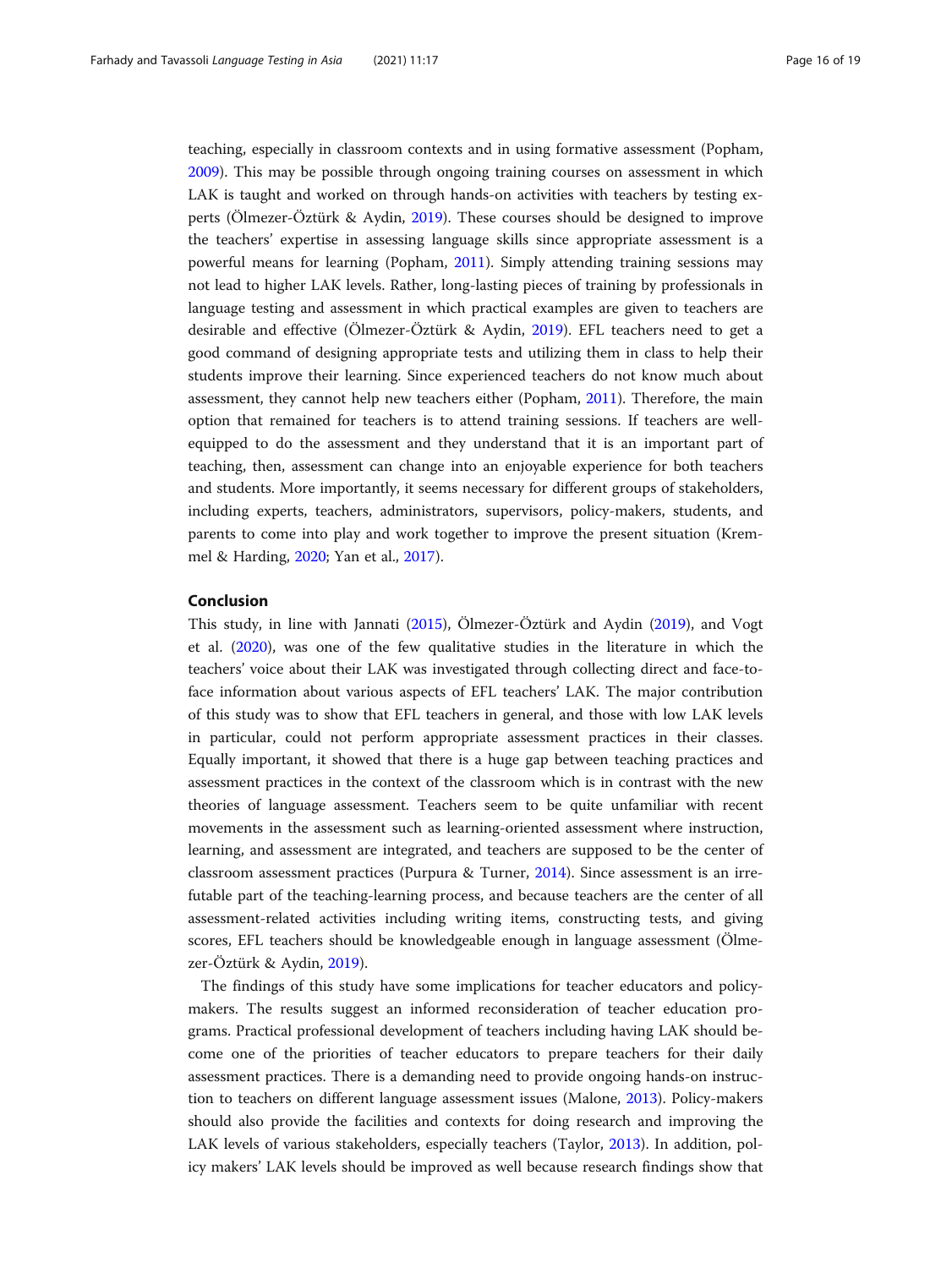their concerns and ideas considerably differ from those of language assessment scholars (Deygers & Malone, [2019\)](#page-17-0). Since policy-makers make important decisions about all aspects of language education including language assessment, they should become familiar with new assessment approaches to be able to make informed policies.

This study was limited by the data collection techniques used and the small sample size. Further useful information can be collected from classroom observation on how teachers do classroom assessments and from focus-group interviews with teachers having different LAK levels on different language assessment issues. Using larger sample sizes may also provide more insights into the LAK realities of EFL teachers and how assessment issues are handled in various classroom contexts. Another limitation was related to the nature of the sample since it was not possible to differentiate between subgroups of teachers in terms of their gender, age, academic degree, major, teaching experience, and teaching context. Further research in which different subgroups of teachers are compared may provide illuminating results about multiple dimensions of LAK. This study was also limited to just the EFL context of Iran. Before making generalizations, it is desirable to do similar studies in various EFL and ESL contexts with diverse sub-groups of teachers.

#### Abbreviations

EFL: English as a foreign language; AL: Assessment literacy; AK: assessment knowledge; LAL: Language assessment literacy; LAK: Language assessment knowledge; HG: High group; LG: Low group

#### Acknowledgements

The authors wish to thank the EFL teachers who voluntarily participated in this study.

#### Authors' contributions

The authors made equal contribution to conduct this research and prepare the manuscript. Both authors approved the final manuscript.

#### Authors' information

Hossein Farhady is an associate professor of applied linguistics at Yeditepe University in Istanbul, Turkey. He received his MA in TESL and PhD in Applied Linguistics from University of California at Los Angeles in 1978 and 1980, respectively. His major interest is research on various aspects of language assessment. He has taught courses on language testing and research methods at the MA and PhD levels for the last four decades in several countries and presented papers in professional conferences. He has widely published on language testing, directed national and international research projects, and supervised over 50 MA theses and PhD dissertations. Kobra Tavassoli is an assistant professor of TEFL at Islamic Azad University, Karaj, Iran. She is teaching language assessment, research methodology, and language teaching methodology courses at BA, MA, and PhD levels. Her areas of interest are language assessment and teacher education. She has published in different journals and presented in

#### Funding

There is no funding for this research.

#### Availability of data and materials

Data is available for submission if necessary.

national and international conferences on these topics.

#### **Declarations**

#### Competing interests

The authors declare that they have no competing interests.

#### Author details

1 ELT Department, Yeditepe University, İnönü Mah. Kayışdağı Cad., 26 Ağustos Yerleşimi, 34755 Ataşehir, Istanbul, Turkey. <sup>2</sup> Department of ELT, Karaj Branch, Islamic Azad University, Karaj, Iran.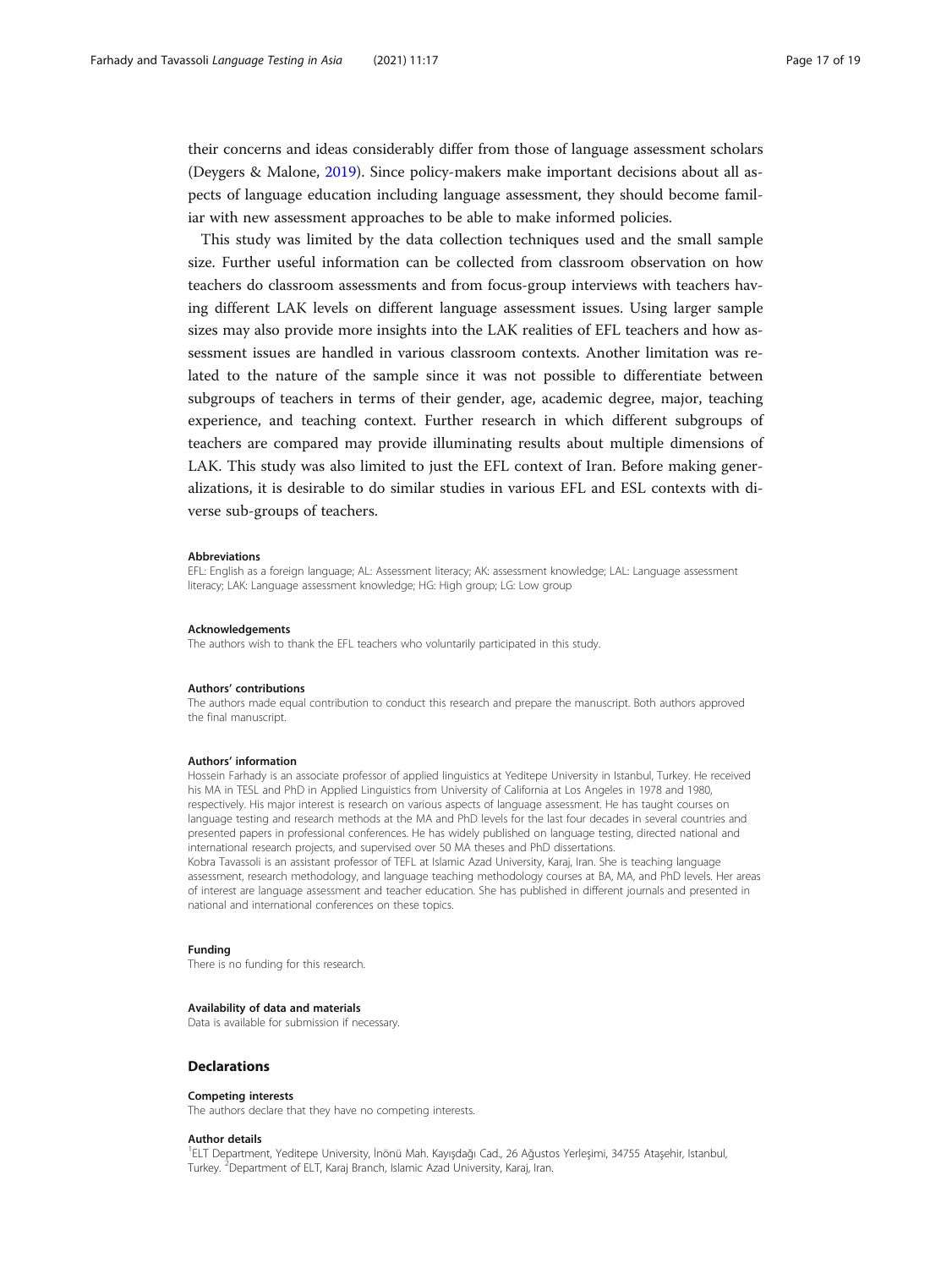<span id="page-17-0"></span>Received: 9 June 2021 Accepted: 26 July 2021 Published online: 05 October 2021

#### References

- American Federation of Teachers, National Council on Measurement in Education, and National Education Association (AFT, NCME, and NEA) (1990). Standards for teacher competence in educational assessment of students. Educational Measurement: Issues and Practice, 9(4), 30–32.
- Baker, B. A., & Riches, C. (2018). The development of EFL examinations in Haiti: Collaboration and language assessment literacy development. Language Testing, 35(4), 557–581. <https://doi.org/10.1177/0265532217716732>. [https://doi.org/10.11](https://doi.org/10.1177/0265532217716732) [77/0265532217716732](https://doi.org/10.1177/0265532217716732).
- Berry, V., Sheehan, S., & Munro, S. (2019). What does language assessment literacy mean to teachers? ELT Journal, 73(2), 113- 123. doi.org/[https://doi.org/10.1093/elt/ccy055.](https://doi.org/10.1093/elt/ccy055)

Boraie, D. (2015). The construct of language assessment literacy as perceived by foreign language teachers in a specific context. Paper presented at the 37th international LTRC Conference on From Language Testing to Language Assessment: Connecting Teaching, Learning, and Assessment. Toronto: Canada.

Brindley, G. (2001). Language assessment and professional development. In C. Elder, A. Brown, K. Hill, N. Iwashita, T. Lumley, T. McNamara, & K. O'Loughlin (Eds.), Experimenting with uncertainty: Essays in Honor of Alan Davies (pp. 126-36). Cambridge University Press.

Davies, A. (2008). Textbook trends in teaching language testing. Language Testing, 25(3), 327–347. [https://doi.org/10.1177/02](https://doi.org/10.1177/0265532208090156) [65532208090156](https://doi.org/10.1177/0265532208090156). [https://doi.org/10.1177/0265532208090156.](https://doi.org/10.1177/0265532208090156)

Deygers, B., & Malone, M. E. (2019). Language assessment literacy in university admission policy, or the dialogue that isn't. Language Testing, 36(3), 347–368. [https://doi.org/10.1177/0265532219826390.](https://doi.org/10.1177/0265532219826390) [https://doi.org/10.1177/0265532219826390.](https://doi.org/10.1177/0265532219826390) Dornyei, Z. (2007). Research methods in applied linguistics. Oxford University Press.

- Farhady, H., & Tavassoli, K. (2015). EFL teachers' professional knowledge of assessment. Paper presented at the 37th international LTRC Conference on From Language Testing to Language Assessment: Connecting Teaching, Learning, and Assessment. Toronto, Canada.
- Farhady, H., & Tavassoli, K. (2017). Developing a professional knowledge of language assessment test for EFL teachers. Paper presented at the 39th international LTRC Conference on Language Assessment Literacy across Stakeholder Boundaries. Bogota, Colombia.

Farhady, H., & Tavassoli, K. (2018). Developing a language assessment knowledge test for EFL teachers: A data-driven approach. Iranian Journal of Language Teaching Research, 6(3), 79-94. <https://doi.org/10.30466/ijltr.2018.120602>.

Firoozi, T., Razavipour, K., & Ahmadi, A. (2019). The language assessment literacy needs of Iranian EFL teachers with a focus on reformed assessment policies. Language Testing in Asia, 9(2), 1–14. <https://doi.org/10.1186/s40468-019-0078-7>.

Fulcher, G. (2012). Assessment literacy for the language classroom. Language Assessment Quarterly, 9(2), 113–132. [https://doi.](https://doi.org/10.1080/15434303.2011.642041) [org/10.1080/15434303.2011.642041.](https://doi.org/10.1080/15434303.2011.642041)

Giraldo, F. (2018). Language assessment literacy: Implications for language teachers. Issues in Teachers' Professional Development, 20(1), 179–195. [https://doi.org/10.15446/profile.v20n1.62089.](https://doi.org/10.15446/profile.v20n1.62089)

Grabowski, K. C., & Dakin, J. W. (2014). Test development literacy. In A. J. Kunnan (Ed.), The companion to language assessment, Volume II: Approaches and development, (pp. 869–889). Inc: John Wiley & Sons.

Hay, P., & Penney, D. (2013). Assessment in physical education: A sociocultural perspective. Routledge.

Inbar-Lourie, O. (2008). Constructing a language assessment knowledge base: A focus on language assessment courses. Language Testing, 25(3), 385–402. [https://doi.org/10.1177/0265532208090158.](https://doi.org/10.1177/0265532208090158) [https://doi.org/10.1177/0265532208090158.](https://doi.org/10.1177/0265532208090158) Inbar-Lourie, O. (2013). Guest editorial to the special issue on language assessment literacy. Language Testing, 30(3), 301–307.

<https://doi.org/10.1177/0265532213480126>. [https://doi.org/10.1177/0265532213480126.](https://doi.org/10.1177/0265532213480126) Inbar-Lourie, O. (2017). Language assessment literacy. In E. Shohamy (Ed.), Language testing and assessment (3<sup>rd</sup> ed.) (pp. 257-270). Springer International Publishing. [https://doi.org/10.1007/978-3-319-02261-1\\_19.](https://doi.org/10.1007/978-3-319-02261-1_19)

Janatifar, M., & Marandi, S. S. (2018). Iranian EFL teachers' language assessment literacy (LAL) under an assessing lens. Applied Research on the English Language, 7(3), 361–382. [https://doi.org/.](https://doi.org/) [https://doi.org/10.22108/are.2018.108818.1221.](https://doi.org/10.22108/are.2018.108818.1221)

- Jannati, S. (2015). ELT teachers' language assessment literacy: Perceptions and practices. The International Journal of Research in Teacher Education, 6(2), 26–37.
- Koh, K., Burke, L. E. C. A., Luke, A., Gong, W., & Tan, C. (2018). Developing the assessment literacy of teachers in Chinese language classrooms: A focus on assessment task design. Language Teaching Research, 22(3), 264–288. [https://doi.org/1](https://doi.org/10.1177/1362168816684366) [0.1177/1362168816684366.](https://doi.org/10.1177/1362168816684366) <https://doi.org/10.1177/1362168816684366>.

Kremmel, B., & Harding, L. (2020). Towards a comprehensive, empirical model of language assessment literacy across stakeholder groups: Developing the language assessment literacy survey. Language Assessment Quarterly, 17(1), 100–120. <https://doi.org/10.1080/15434303.2019.1674855>.

Malone, M. E. (2008). Training in language assessment. In E. Shohamy, & N. Hornberger (Eds.), Encyclopedia of language and education, Volume 7: Language testing and assessment (2nd ed.) (pp. 225-239). Springer Science and Business Media. [https://doi.org/10.1007/978-0-387-30424-3\\_178](https://doi.org/10.1007/978-0-387-30424-3_178).

Malone, M. E. (2013). The essentials of assessment literacy: Contrasts between testers and users. Language Testing, 30(3), 329-344. <https://doi.org/10.1177/0265532213480129>. <https://doi.org/10.1177/0265532213480129>.

- Mede, E., & Atay, D. (2017). English language teachers' assessment literacy: The Turkish context. Dil Dergisi, 168(1), 1–5. [https://](https://doi.org/10.1501/Dilder_0000000237) [doi.org/10.1501/Dilder\\_0000000237.](https://doi.org/10.1501/Dilder_0000000237)
- Mehmandoust, Z., Alavi, S. M., & Kaivanpanah, S. M. (2019). An exploration of teachers' assessment literacy in Iran. Foreign Language Research Journal, 8(2), 645-663 https://www.sid.ir/en/journal/ViewPaper.aspx?id=650676
- Mellati, M., & Khademi, M. (2018). Exploring teachers' assessment literacy: Impact on learners' writing achievements and implications for teacher development. Australian Journal of Teacher Education, 43(6), 1–18. [https://doi.org/10.14221/ajte.2](https://doi.org/10.14221/ajte.2018v43n6.1) [018v43n6.1.](https://doi.org/10.14221/ajte.2018v43n6.1)

Mertler, C. A., & Campbell, C. (2005). Measuring teachers' knowledge and application of classroom assessment concepts: Development of the assessment literacy inventory. [http://files.eric.ed.gov/fulltext/ED490355.pdf.](http://files.eric.ed.gov/fulltext/ED490355.pdf)